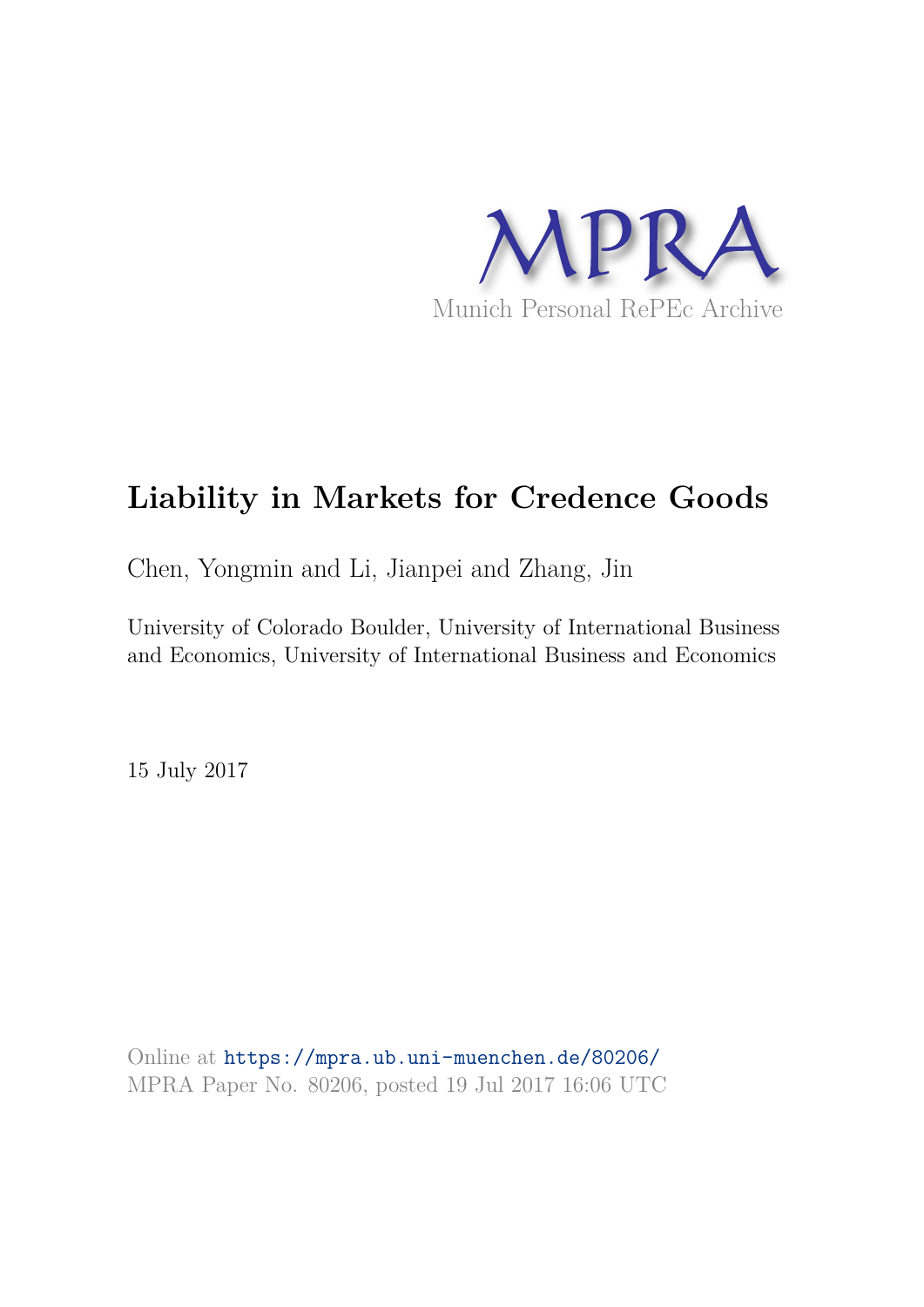# Liability in Markets for Credence Goods

Yongmin Chen<sup>†</sup> Jianpei Li<sup>‡</sup> Jin Zhang<sup>‡</sup>

July 15, 2017

Abstract. We study the role of liability in disciplining an expert's behavior in a credence good market. The expert, who can provide two potential treatments for a consumer's problem, may misbehave in two ways: prescribing the "wrong" treatment given his private information, or failing to exert proper effort to diagnose the problem. We show that under a range of liability rules, the expert will choose the efficient treatment based on his information if the price margins for the two treatments are close enough. Moreover, a welldesigned liability rule can motivate the expert to choose efficiently both the treatment and the diagnosis effort. This efficiency result continues to hold when the expert's diagnosis effort generates only a noisy signal about the nature of the consumer's problem, provided the signal is sufficiently informative.

Keywords: Credence goods, private information, diagnosis effort, undertreatment, overtreatment, liability

JEL Codes: D82, I18, K13, L23

†University of Colorado Boulder; yongmin.chen@colorado.edu. ‡Department of Economics, University of International Business and Economics, China; lijianpei@uibe.edu.cn, jzhang@uibe.edu.cn.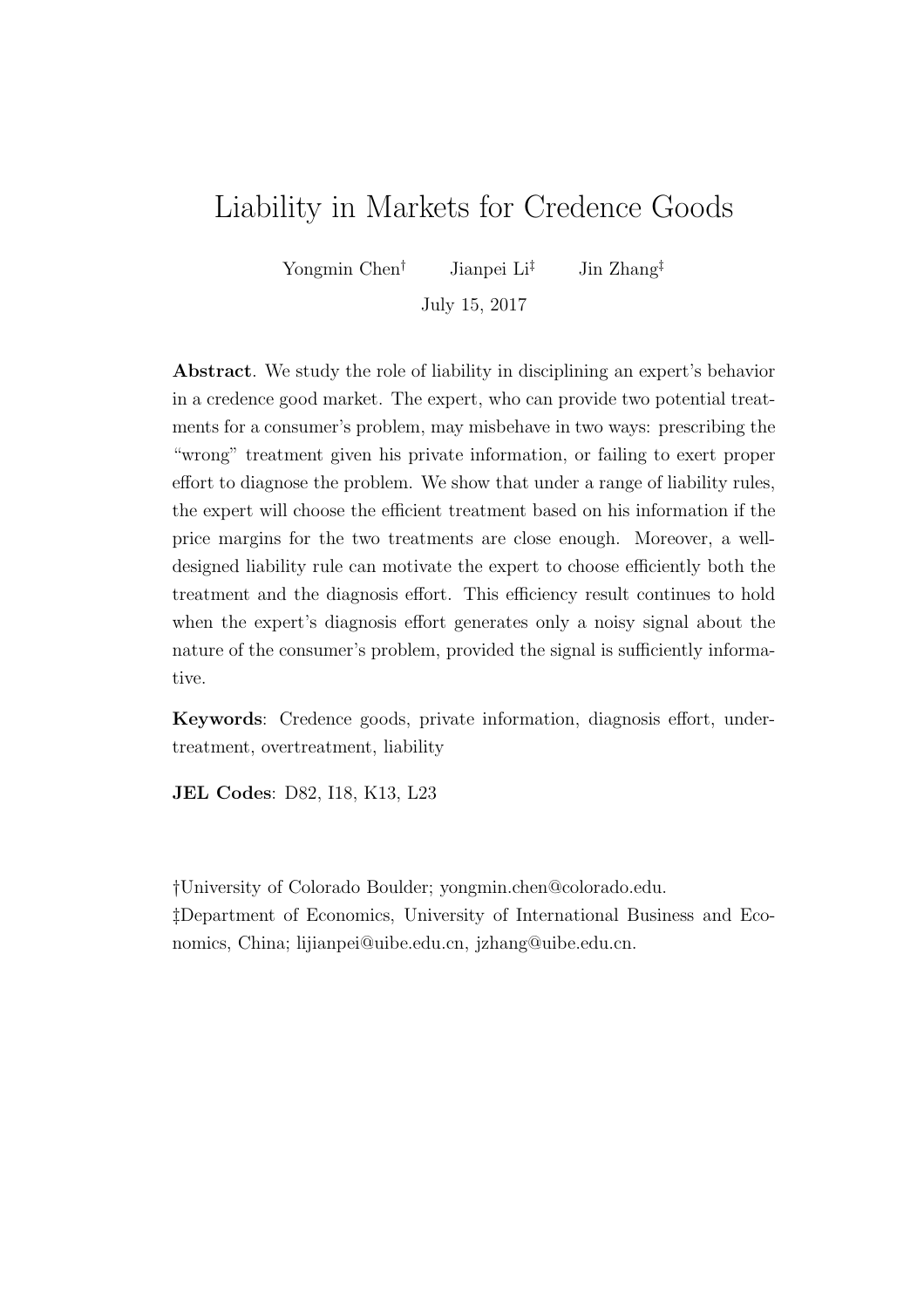### 1. Introduction

Consider a market in which a consumer needs a treatment for a problem (e.g., a medical condition) from an expert (e.g., a physician). There can be two possible treatments, and the expert has private information about which is appropriate for the consumer. Given his information advantage, the expert may recommend to and provide the consumer with the "wrong" treatment, providing major treatment when only minor treatment is needed (overtreatment) or providing minor treatment when major treatment is necessary (undertreatment), if doing so increases his payoff. An extensive literature on credence goods has analyzed this adverse selection problem.<sup>1</sup> A prominent result from this literature is that equal price margin for the two treatments restores efficiency under adverse selection: the expert will recommend the appropriate treatment if he is made indifferent in his payoff between the two treatments.

In many cases, the expert may need to exert (additional) effort to determine the consumer's problem and the type of treatment that is appropriate. For example, when a patient complains about arrhythmia, it may indicate a minor problem that requires a minor treatment (e.g., follow-up checkups, possibly with some medication), but it may also signal a serious heart problem that requires surgery (a major treatment). The physician may need to exert (extra) effort —such as spending more time with the patient, investigating related symptoms, searching relevant information—to determine the

<sup>&</sup>lt;sup>1</sup>See, e.g., Darby and Karni (1973), Taylor (1995), Emons (1997, 2001), Fong (2005), and Alger and Salanie (2006). Dulleck and Kerschbamer (2006) review this literature in a unified setup. Recent papers on credence goods include Liu (2011) that analyses a market with conscientious and selfish experts, Fong, Liu and Wright (2014) that study the impact of verifiability and liability on the expert's behavior, Dulleck and Wigger (2015) that model the services of politicians as credence goods, and Hilger (2016) that analyses the expert's behavior when the expert's treatment cost is private information.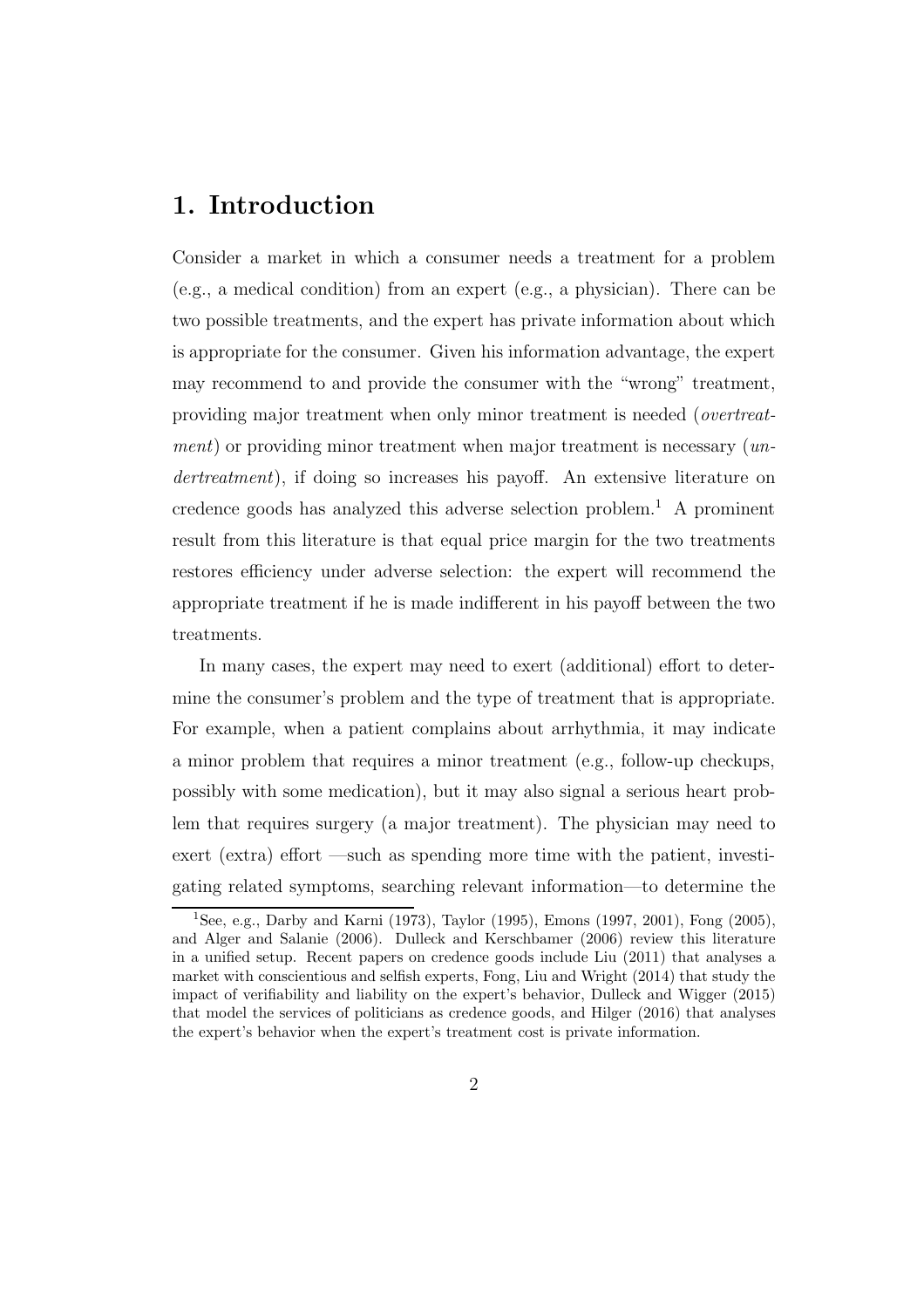type of treatment that is necessary. When the diagnosis effort and its cost are the expert's private information, he may not exert it even if doing so is efficient. This moral hazard problem, which has been largely ignored in the extant literature on credence goods,<sup>2</sup> can lead to additional market inefficiencies. In particular, while the equal price margin condition can remove the distortion due to adverse selection, it may also eliminate the incentive for the expert to exert effort to learn which treatment is appropriate for the consumer.

In this paper, we investigate the potential role of liability in disciplining the expert's behavior in a model that captures the market environments as described above. The consumer requires either a major or minor treatment depending on the type of her problem, and there is some common prior belief about the consumer type. Upon seeing the consumer, with a positive probability, the expert either immediately learns which treatment is appropriate (due to his expertise), or can exert (additional) costly private effort to obtain this information. After the treatment, for which the expert receives a fee from the consumer, if the consumer suffers from a wrong treatment, there is some probability that the consumer can find and verify the loss, in which case the expert is required to compensate the consumer according to some liability rule.

The existing literature on credence goods assumes that consumers are unable to learn whether the expert has recommended the appropriate treatment, at least in the case of overtreatment which, by assumption, solves the consumer's problem (e.g., Emons,1997, 2001; Fong, 2005; Dulleck and

<sup>&</sup>lt;sup>2</sup>A recent paper by Bester and Dahm (2017) is a notable exception. They study a model of credence goods incorporating both adverse selection and moral hazard, focusing on the design of optimal contract when payment can be made contingent upon the consumer's report of her subjective evaluation of the treatment outcome.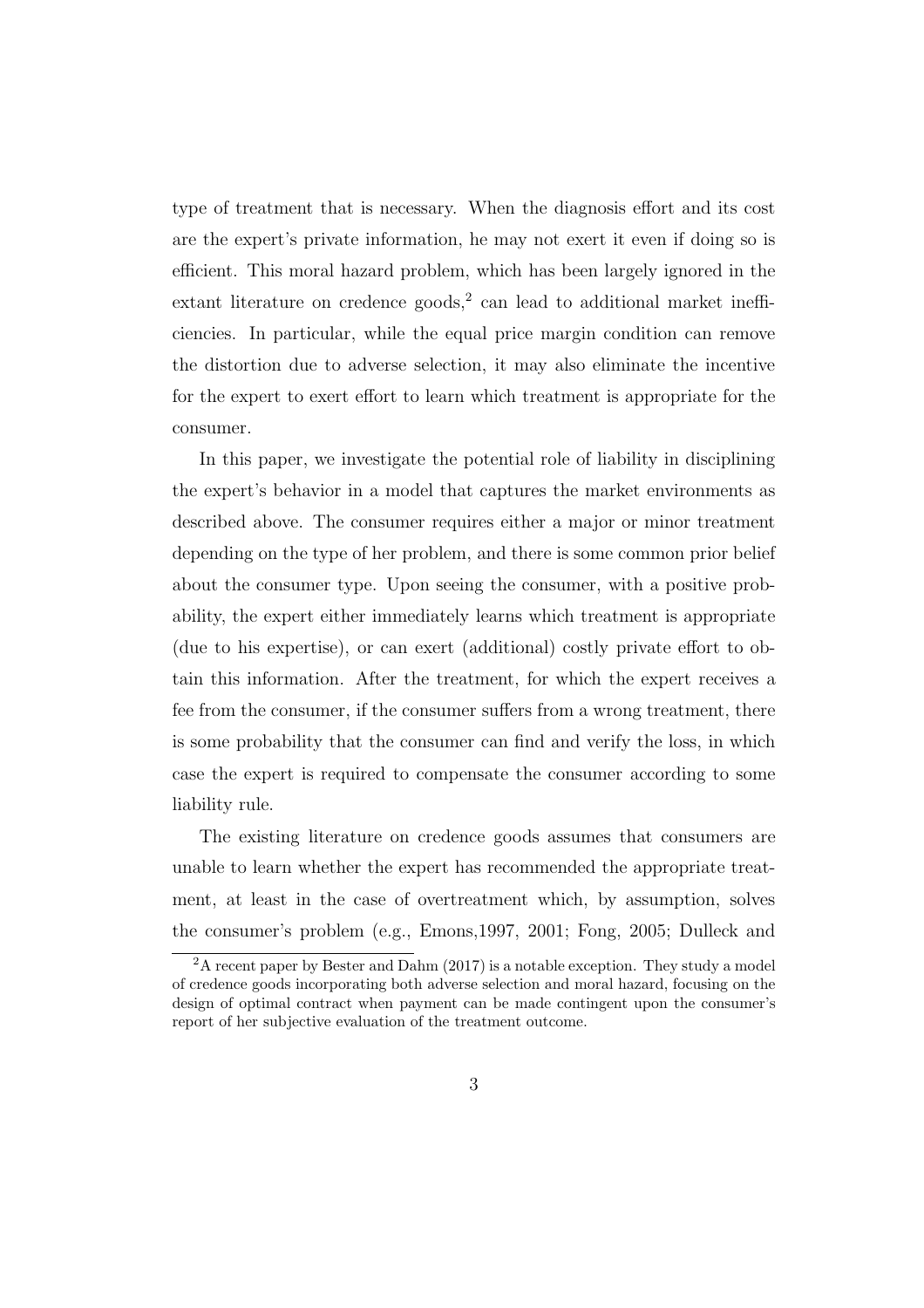Kerschbamer, 2006). Thus, the analysis in the literature presumes either infinite liability if undertreatment can be identified or no liability even if a consumer suffers from wrong treatment. We shall also call the expert services in our model "credence goods', but depart from the literature by assuming that the consumer may verify her loss with some positive probability when a wrong treatment is provided by the expert. What we have in mind are situations where both undertreatment and overtreatment can cause consumer loss. Even if the consumer cannot directly learn whether the appropriate treatment has been provided, she may find this information ex post—if she has suffered some loss—from other experts. The US federal government's recent effort in applying False Claims Act against overtreatment in medicare, for instance, suggests that a malpractice in medicare, which is typically considered as a type of credence good, can be discovered with a positive probability so that penalties may be imposed on providers who engage in overtreatment.<sup>3</sup>

We assume that liability for the expert can be a function of the losses from mistreatments and other commonly known parameters. The prices for the two treatments are assumed to be set to maximize consumer surplus, subject to a non-negative profit constraint for the expert. We find that for a wide range of liability rules, the equilibrium prices are such that the expert will receive the same expected profit—taking into account the expected liability

<sup>3</sup>Buck (2013) reported that "Exemplified by the Department of Justice's ongoing implantable cardioverter defibrillator investigation, the federal government is seeking to regulate overtreatment through application of its powerful anti-fraud statute." The federal government is reported to rely heavily on "data mining" to identify doctors who administer procedures differently from the majority. On the other hand, medical providers in the US are reported to form expert committees to identify commonly used procedures that are often clinically unnecessary and are highly expensive. See Brian Vastag, Doctors Groups Call for End to Unnecessary Procedures, Wash. Post (Apr. 4, 2012, 12:32 PM), http://www.washingtonpost.com/blogs/the-checkup/post/doctorsgroups-call-for- end-to-unnecessary-procedures/2012/04/03/gIQAvrDptS blog.html.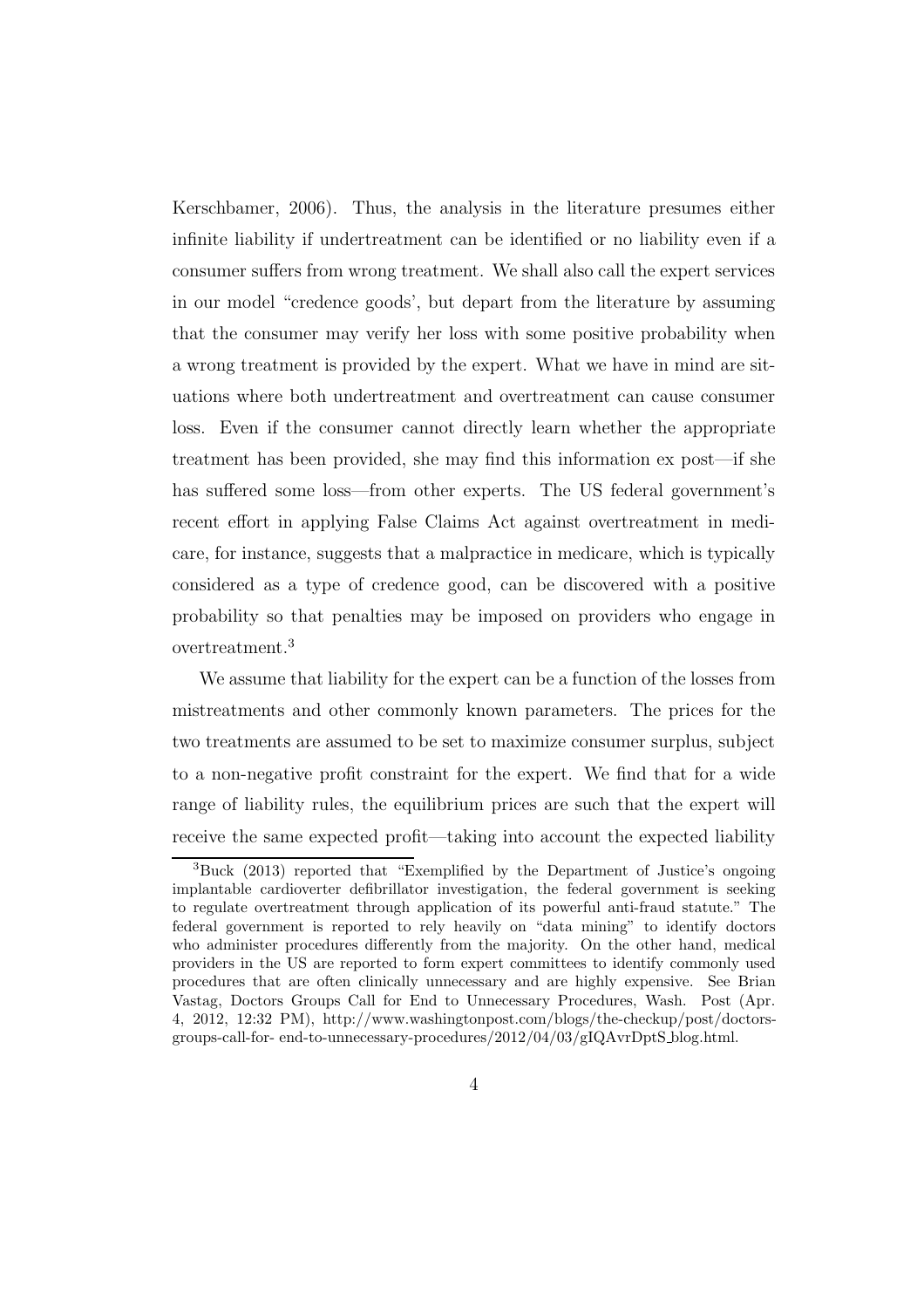cost—from the two treatments under the prior belief. The price margins for the two treatments generally differ, but they are close enough to compel the expert to prescribe the appropriate treatment based on his best information. Remarkably, here the "equal price margin" condition is no longer required to solve the adverse selection problem, because the presence of liability relaxes the incentive constraint for the expert to reveal his private information truthfully. In fact, the familiar result that price margins are equalized for the two treatments emerges in equilibrium as a special case of our model under zero liability.

While there are many liability rules under which the expert will provide honest recommendation about the appropriate treatment, they generally do not provide the efficient incentive for the expert to exert diagnosis effort when needed. We show that there exists an optimal liability rule, together with the equilibrium prices it induces, that leads to the efficient effort choice and information disclosure by the expert. The optimal liability rule specifies a damage payment for a verified loss—contingent on whether the loss is due to overtreatment or undertreatment—that equates the price margin from each treatment to the efficient critical threshold of the expert's diagnosis cost. Then, in the event that the expert does not learn the nature of the problem upon seeing the consumer, he will choose to incur the additional cost to obtain this information if and only if it is efficient to do so; and the expert will recommend the appropriate treatment to the best of his knowledge, whether through the information upon seeing the consumer, from incurring the diagnosis cost, or using his prior belief if no updated information is obtained.

We further show that a well-designed liability rule also leads to the efficient outcome in the case that the expert can only obtain a noisy signal about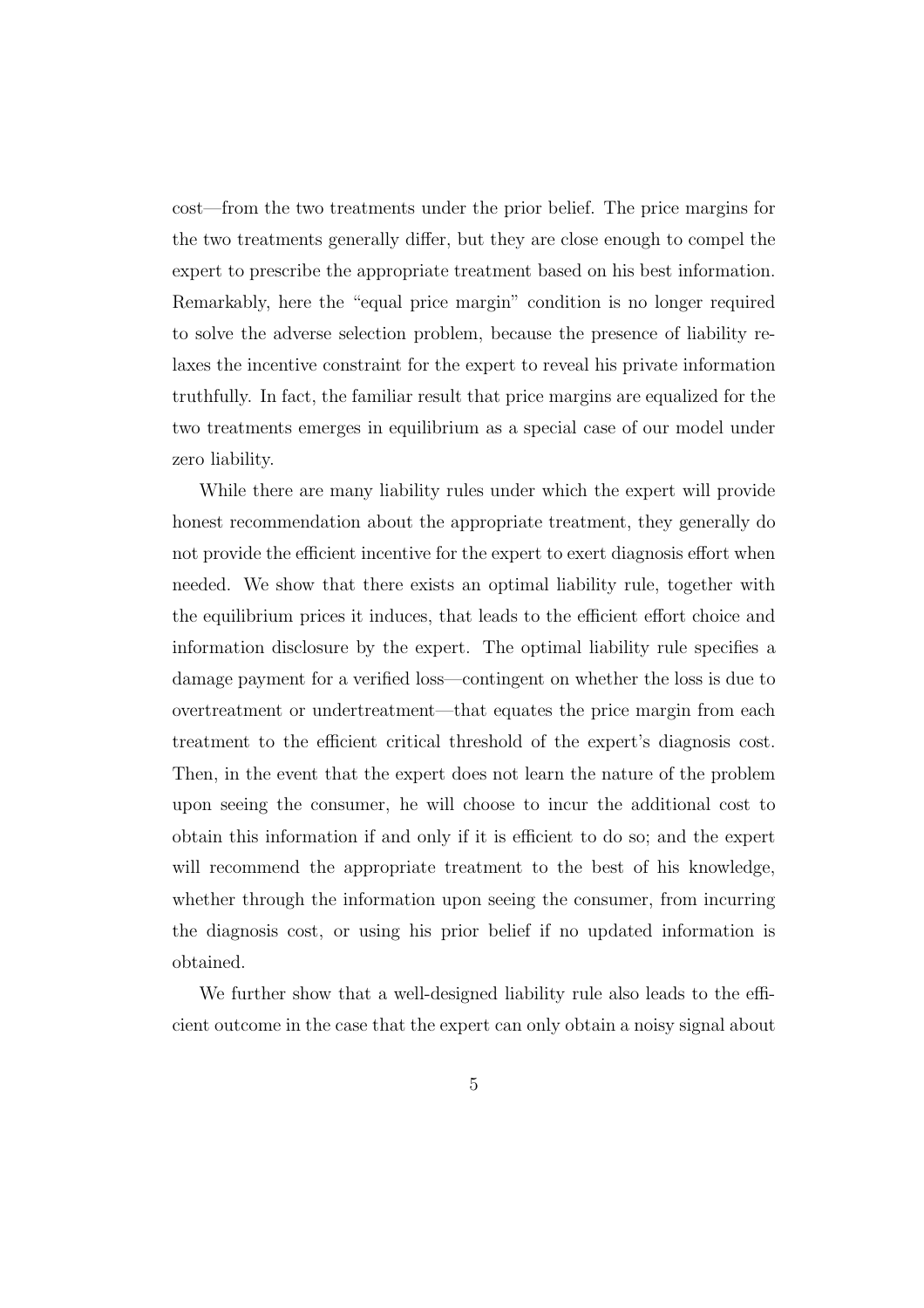the nature of the consumer's problem, provided the signal is sufficiently informative. However, if the signal is not sufficiently informative, the prices and liability that ensure truthful reporting of information by the expert can no longer induce the expert to exert the efficient effort.

Our paper contributes to the credence goods literature by analyzing a combined problem of adverse selection and moral hazard and exploring how liability can be used to possibly achieve both efficient diagnosis effort and honest recommendation of appropriate treatment. Dulleck and Kerschbamer (2009) investigate the incentives of experts to exert diagnostic effort and to report truthfully when the experts face competition from discounters and the consumers may free-ride on the expert's diagnosis effort and switch to cheaper services by discounters who can not perform diagnosis. They assume perfect verifiability in case of undertreatment and no verifiability in case of overtreatment. Bester and Dahm (2017) examine a combined problem that is similar to ours. They assume that the outcome of treatment is not verifiable and explore whether a payment scheme contingent upon the consumer's report of the treatment outcome can be used to implement efficiency.<sup>4</sup> Different from these papers, we assume that the outcome of either type of treatment is verifiable with some probability and analyze whether a liability rule can be designed to restore market efficiency.

We also contribute to the economic analysis of liability rules in different environments.<sup>5</sup> Daughety and Reinganum (1995, 2008), Spier (2011), Hua

<sup>&</sup>lt;sup>4</sup>The papers by Demski and Sappington (1987) and Taylor (1995) consider costly diagnosis effort but assume treatment decisions are unobservable. Pesendorfer and Wolinsky (2003) analyse a model in which the experts need to exert diagnosis effort to discover the buyer's demand and show that the gathering of multiple opinions leads to underinvestment by the suppliers. There, it is assumed that the experts will report their private information truthfully.

<sup>5</sup>Brown (1973) and Shavell (1980) laid the foundation for the economic analysis of liabilities. See Shavel (2007) for a survey on more recent analysis of liabilities for accidents.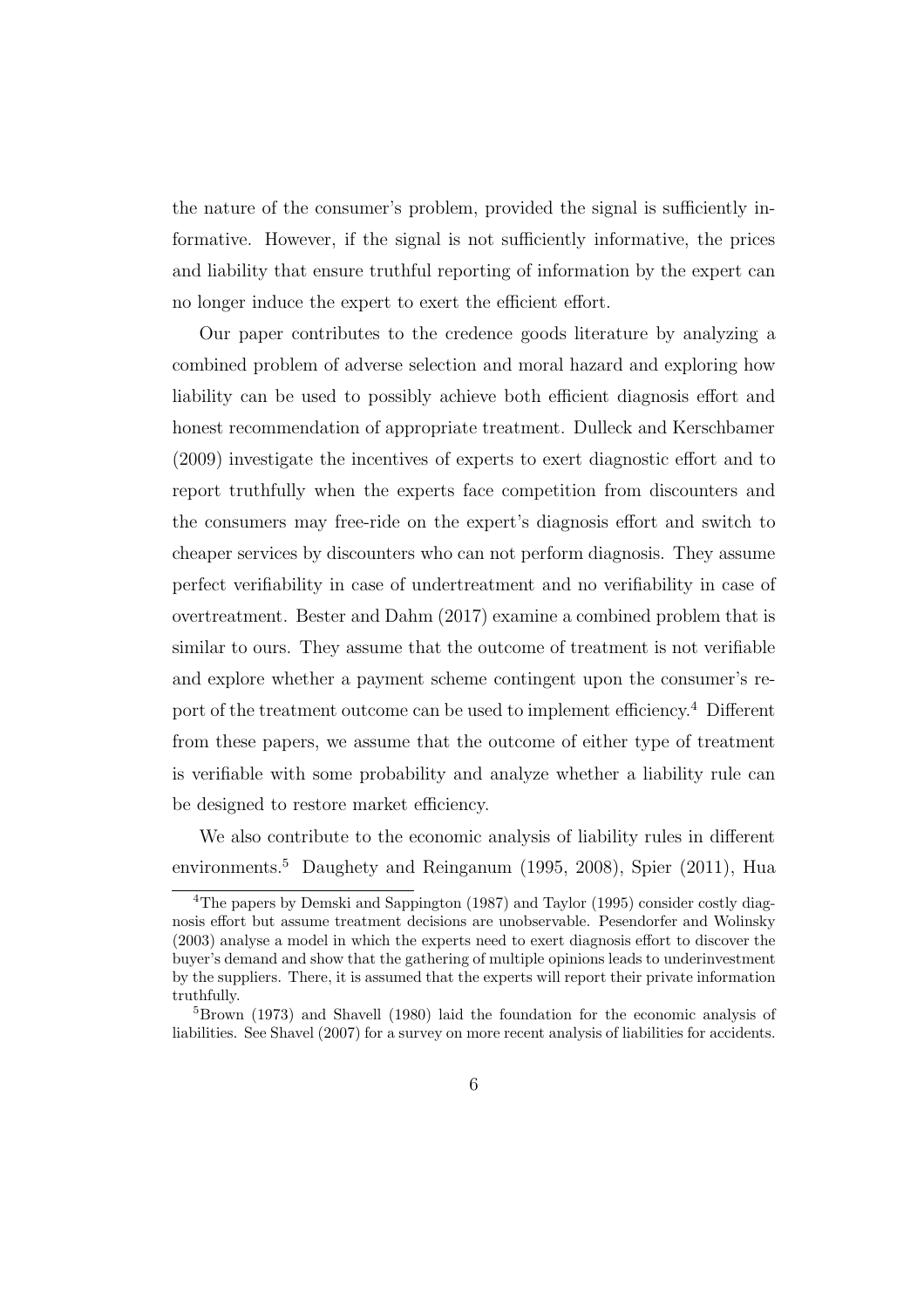(2011), Chen and Hua (2012) analyze how liability rules affect a producer's incentive to improve product safety ex ante and the incentive to warn consumers or recalling a defective product ex post. The distinctive features of credence goods raise new issues and the optimal liability possesses very different properties. Simon (1982), Arlen and MacLeod (2005), Wright (2011) compare strict liability with negligence rule for medical malpractice. These models focus on the diagnosis effort aspect and ignore the adverse selection feature of credence goods, with the main result being that negligence rule is generally more effective than strict liability. But negligence rule is difficult to enforce in practice because it requires the determination of whether the expert has exercised due care, which is likely the expert's hidden action. In comparison, liability rules that are based on verified loss are easier to implement. Our analysis shows that a well designed liability rule can achieve the efficient outcome, in a setting where the expert needs to be provided with proper incentives both in exerting diagnosis effort and in recommending treatment.

In the rest of the paper, we describe our model in section 2. Section 3 conducts the analysis and presents our main results. In section 4, we extend our model to examine the case where diagnosis effort only leads to a noisy signal about the type of the consumer's problem. Section 5 offers concluding remarks, together with a discussion of the policy implications of our results.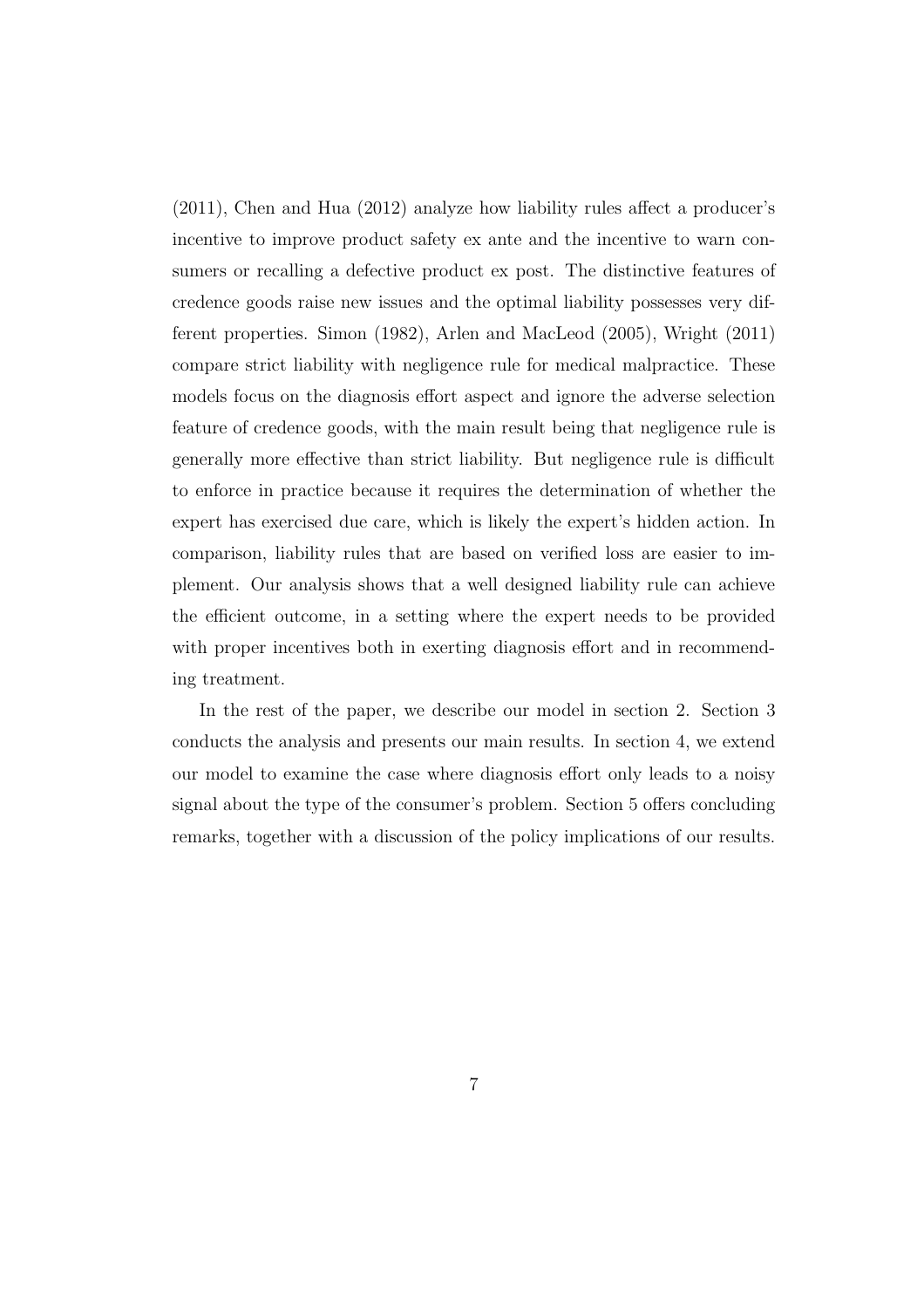## 2. The Model

A consumer needs a treatment from an expert for a problem that can be either minor or major,  $t \in \{m, M\}$ , where

$$
Pr(t = m) = \theta = 1 - Pr(t = M) \in (0, 1).
$$
 (1)

The expert can provide two types of treatments, a minor treatment  $T_m$  or a major treatment  $T_M$ . A minor treatment  $(T_m)$  is appropriate if the consumer's problem is minor  $(m)$  while a major treatment  $(T_M)$  is appropriate if the problem is major  $(M)$ . If the problem is not treated, the consumer suffers a loss  $x_t$  if the problem is type  $t \in \{M, m\}$ , with her expected loss without treatment as

$$
x \equiv \theta x_m + (1 - \theta)x_M. \tag{2}
$$

If the consumer receives a treatment from the expert, the consumer's gross utility, which depends on her type  $(t)$  and the treatment she receives, is

$$
v(t,T) = \begin{cases} 0 & \text{if } t=m \text{ and } T=T_m \text{ or } t=M \text{ and } T=T_M \\ -z_u & \text{if } t=M \text{ and } T=T_m \\ -z_o & \text{if } t=m \text{ and } T=T_M \end{cases}
$$
(3)

Thus, the consumer's gross utility is normalized to zero if she receives the appropriate treatment for her problem. If the type is  $M$  but the treatment is  $T_m$ , undertreatment occurs and the consumer suffers a loss  $z_u > 0$ . On the other hand, *overtreatment* occurs when the type is  $m$  but the treatment is  $T_M$ , in which case the harm to the consumer is  $z_o > 0$ . We further assume that with probability  $\alpha_u \in (0,1]$ , the consumer is able to verify her loss  $z_u$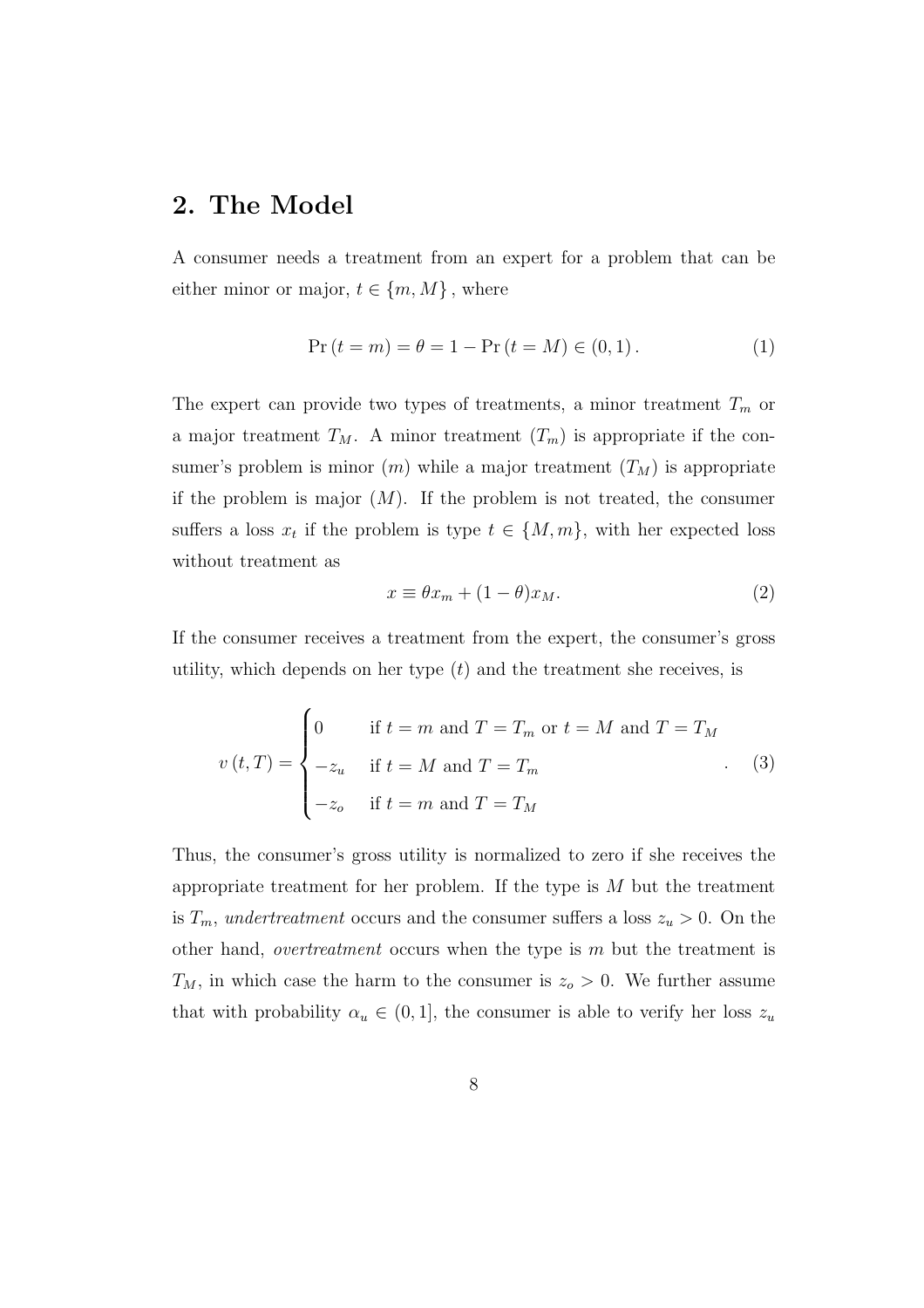when undertreatment has occurred, and with probability  $\alpha_o \in (0,1]$  she is able to verify her loss  $z<sub>o</sub>$  when overtreatment has occurred.

Note that the way we define consumer's utility is different from that in the literature. In the literature the harm from overtreatment is usually normalized to zero, and the consumer receives the same utility if her problem is resolved, whether it is resolved through proper treatment or overtreatment. Furthermore, undertreatment leads to the same utility as no treatment. (See, e.g. Emons, 1997, Dulleck and Kerschbamer, 2006). We depart from this modeling by assuming that overtreatment also leads to a harm for the consumer (we could allow  $z_0 = 0$  as a special case) and undertreatment may lead to a loss different from no treatment (with the two being equal as a special case). By adopting this more general setup, we wish to incorporate the increasing concern over the harm from overtreatment in practice. (See, for example, Brownlee, 2008; Buck, 2013, 2015.) It also allows us to analyze the role of liability in a more general and realistic setting.<sup>6</sup>

The expert is better informed about the nature of the consumer's problem, and, if necessary, can exert extra efforts to diagnose the problem. Specifically, we assume that upon seeing the consumer, with probability  $\beta \in [0,1)$  the expert is informed about the realization of t (i.e., whether  $t = m$  or M), while with probability  $1 - \beta$  he is not informed of t but privately learns the realization of  $k$ , his private cost for exerting some additional diagnosis effort to learn the realization of  $t^7$ . Ex ante, k follows a continuous probability distribution  $F(k)$  on support  $[0, \bar{k}],$  with  $\bar{k} > 0$ . We denote the expert's decision on whether to incur  $k$ —if he does not observe the realization of t upon seeing the consumer—by  $e \in \{E, N\}$ . If he chooses E by incurring k,

<sup>&</sup>lt;sup>6</sup>Our analysis and results would remain the same if we interpret  $z_u$  and  $z_o$  as the expected losses associated with undertreatment and overtreatment.

 $7$ This effort is beyond the observable normal effort associated with seeing the consumer.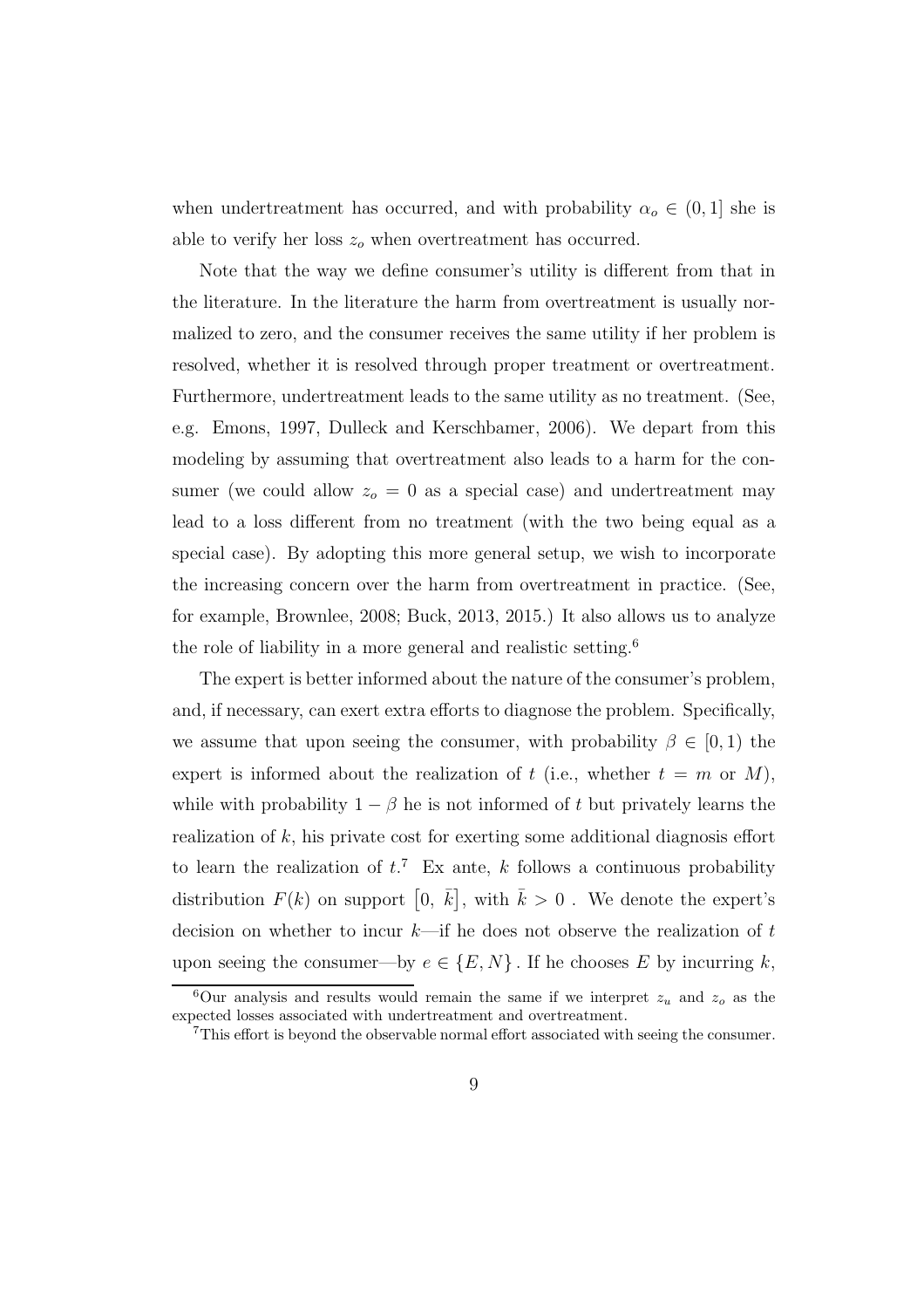the expert learns the realization of  $t$ , while if he chooses  $N$  (i.e., incurring no  $k$ ) the expert maintains his prior belief about t. Whether the expert incurs the diagnosis cost is his private information.

Treatments  $T_m$  and  $T_M$  cost the expert 0 and  $C > 0$ , respectively, with

(i) 
$$
C + \theta z_o < x
$$
, and (ii)  $C < z_u(1 - \theta)$  (4)

so that (i) it is not efficient to have no treatment, and (ii) without knowing whether  $t = m$  or M, there exist parameter values under which  $T_M$  is more efficient than  $T_m$ . We assume that the type of treatment provided to the consumer is publicly observed (e.g., whether a certain procedure is carried out). Thus, if the expert recommends treatment  $T_M$ , cost C must be incurred to implement the treatment. The consumer is committed to undertaking the treatment recommended by the expert. That is, we assume "verifiability" and "commitment" in our model.<sup>8</sup>

The expert may be liable for a bad outcome that is a result of maltreatment. Specifically, we assume that the expert is required to pay damage  $D_u > 0$  if it is verified that the consumer has received undertreatment with loss  $z_u$ , and he is required to pay damage  $D<sub>o</sub> > 0$  if it is verified that the consumer has received overtreatment with loss  $z_o$ .<sup>9</sup>

Let  $P_M$  and  $P_m$  be the prices for treatments  $T_M$  and  $T_m$ . The timing of the game, given a liability rule  $(D_u, D_o)$ , proceeds as follows:

<sup>8</sup>See Dulleck and Kerschbamer(2006) for discussions on the assumption of verifiability and commitment.

<sup>&</sup>lt;sup>9</sup>In the existing literature on credence goods, the assumption of "liability" typically refers to unlimited liability for undertreatment  $(D_u = +\infty)$ . This, together with the assumption  $z<sub>o</sub> = 0$ , deters undertreatment. Our more general formulation allows us to analyse the impact of different liabilities on the expert's behavior and the optimal liability rule.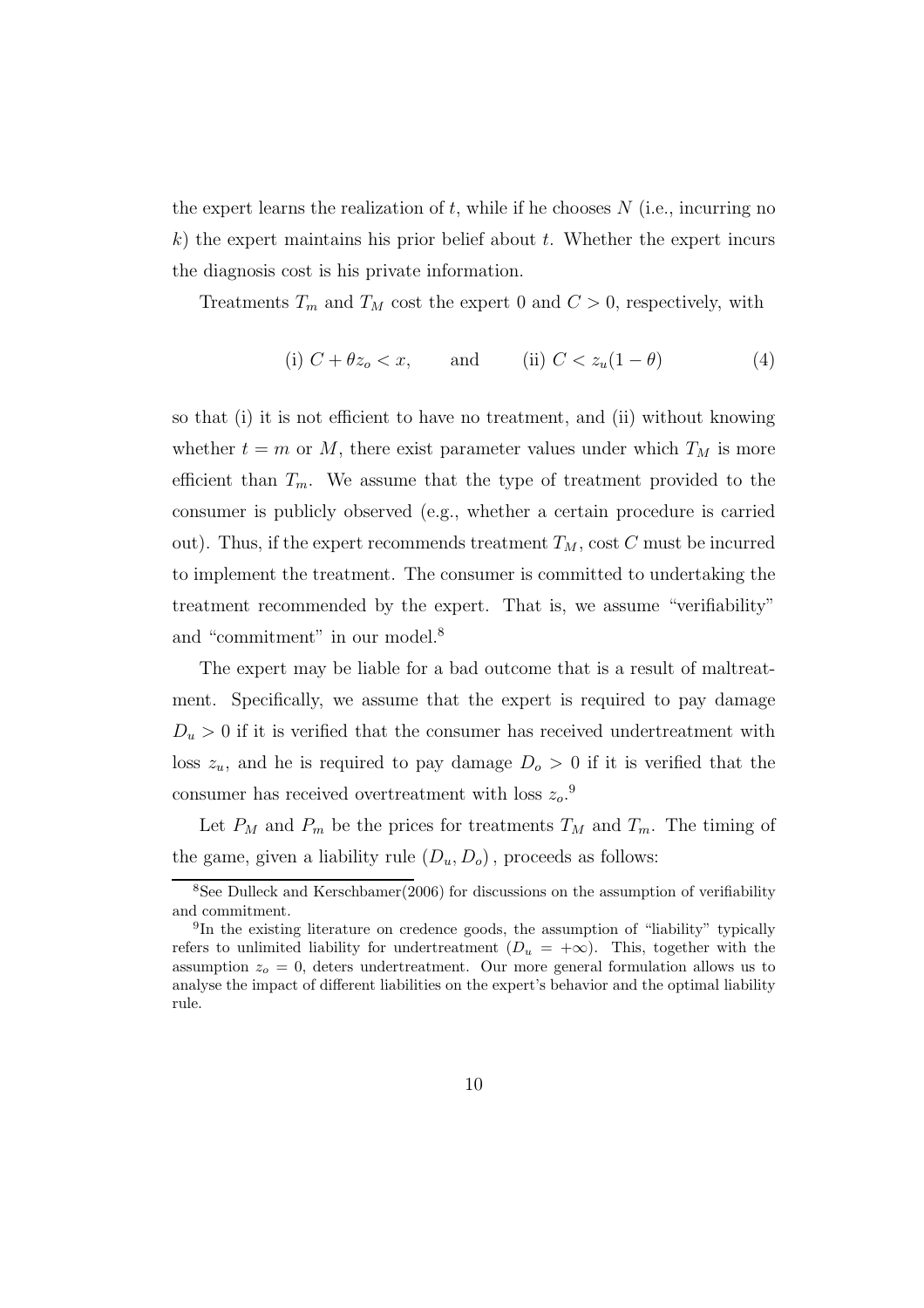- 1. The consumer sets prices  $(P_M, P_m)$  for the two types of treatments respectively.
- 2. Upon seeing the consumer, the expert either learns the realization of t and chooses  $T \in \{T_m, T_M\}$ , or, without learning t, he learns the realizations of his (additional) private diagnosis cost  $k$ . The expert chooses whether to exert diagnosis effort and the type of treatment to propose to the consumer.
- 3. The treatment recommended by the expert is implemented and payment  $(P_M \text{ or } P_m)$  is made.
- 4. If a loss from treatment is verified, the expert compensates the consumer an amount according to the liability rule.

Notice that there are potentially four dimensions of asymmetric information in our model: the expert's private information about (i) whether he learns the realization of t upon seeing the consumer, (ii) the realization of k, (iii) whether he incurs the diagnosis cost, and (iv) whether  $t = m$  or M, with or without incurring  $k$ .

### 3. Analysis

In this section, we first describe the efficient benchmark, then characterize the equilibrium of the game between the expert and the consumer, and finally identify the optimal liability rule that implements the efficient outcome.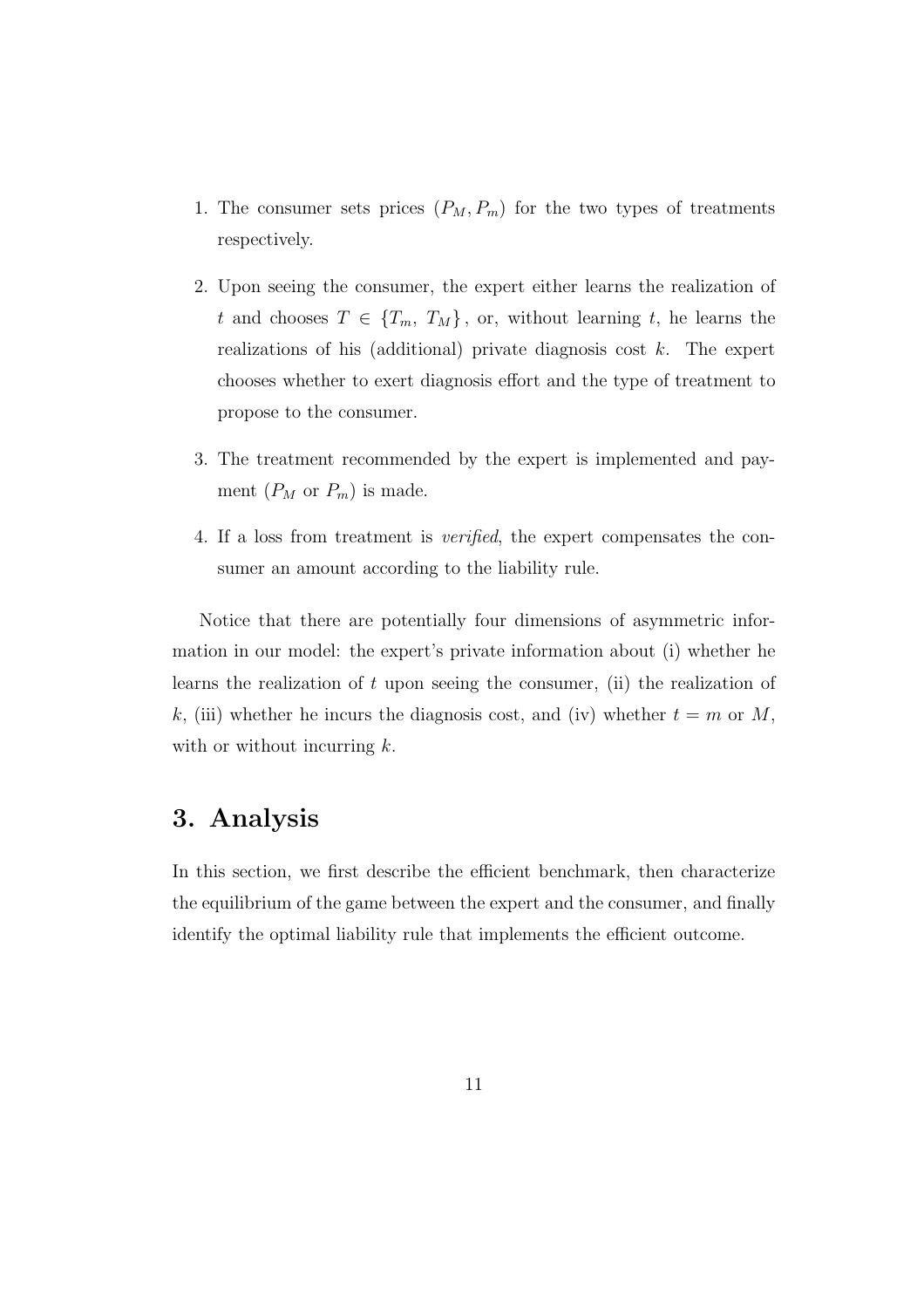#### 3.1 Efficient Benchmark

Suppose there is a social planner who learns all the private information of the expert and can dictate the expert on what to be done in each case. If the expert learns  $t$  upon seeing the consumer, it is clearly efficient for him to choose  $T_i$  when  $t = i$  for  $i = m, M$ . So we focus on the case where the expert needs to incur  $k$  if it is necessary to learn  $t$ . The total surpluses of the expert and the consumer from strategies  $(N, T_M)$  (implementing  $T_M$  without incurring diagnosis cost k) and  $(N, T_m)$  (implementing  $T_m$  without incurring  $\cosh k$  are respectively

$$
W(N, T_M) = -\theta z_o - C; \qquad W(N, T_m) = -(1 - \theta) z_u.
$$
 (5)

Following an action E, the efficient choice for the expert is  $T_m$  if  $t = m$  and  $T_M$  if  $t = M$ ,. This strategy  $E_T$  leads to

$$
W(E_T) = -k - (1 - \theta) C.
$$

By the assumption on  $C$  from part (i) of  $(4)$ ,

$$
W(N,T_M) = -\theta z_o - C > -x,
$$

so that if the expert has no additional information about  $t$  beyond his prior belief, a major treatment is better than no treatment. Moreover,  $W(N, T_M) \geq W(N, T_m)$  if and only if

$$
z_o \le \frac{z_u(1-\theta)-C}{\theta} \equiv z_o^* \qquad \text{or} \qquad z_u \ge \frac{\theta z_o + C}{1-\theta} \equiv z_u^*.
$$
 (critical z)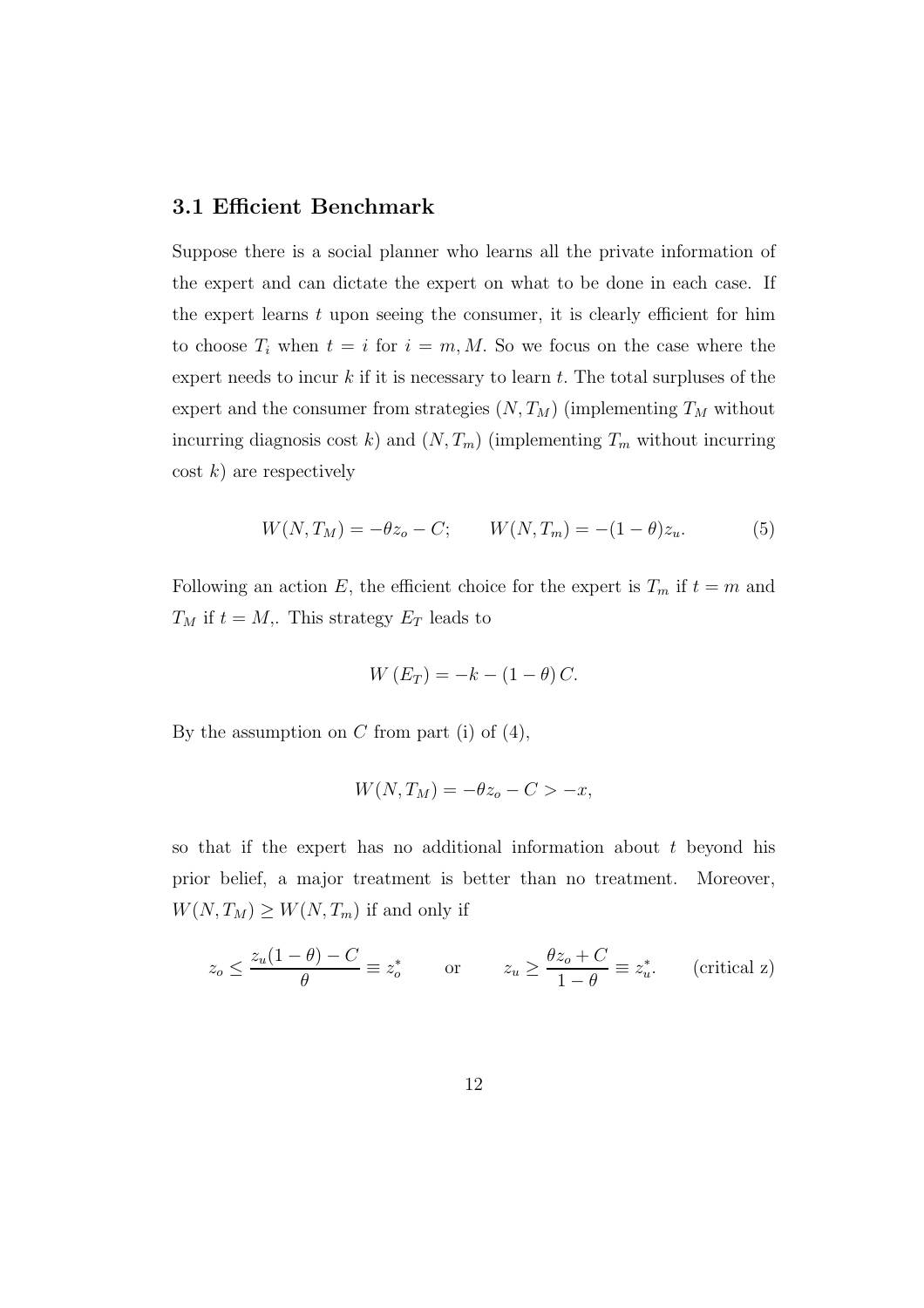That is, if the expert must choose the treatment based on his prior belief about t, it is efficient to choose  $T_M$  if the harm from overtreatment is relatively small compared to undertreatment  $(z_o \leq z_o^*)$ , and to choose  $T_m$ otherwise. Notice that  $z_o^*$ , which is positive by the assumption on C from part (ii) of (4), is increasing in  $z_u$  and decreasing in C.

Incurring the diagnosis cost is efficient when  $W(E_T) \ge \max \{W(N,T_M), W(N,T_m)\},$ which holds if and only if

$$
k \le \min\left\{\theta\left(C+z_o\right), (1-\theta)\left(z_u - C\right), \bar{k}\right\} \equiv k^*\left(z_o, z_u\right),\tag{6}
$$

where we allow the possibility that  $\bar{k}$  may be below min { $\theta$  ( $C + z_o$ ),  $(1 - \theta) (z_u - C)$ }.

Lemma 1 summarizes the efficient benchmark.

Lemma 1 If the expert learns t upon seeing the consumer, it is efficient for him to choose  $T_i$  when  $t = i$  for  $i = m, M$ . Otherwise: (i) If  $k > k^*(z_o, z_u)$ and  $z_o \leq z_o^*$ , it is efficient to choose  $(N, T_M)$ . (ii) If  $k > k^* (z_o, z_u)$  and  $z_o > z_o^*$ , it is efficient to choose  $(N, T_m)$ . (iii) If  $k \leq k^* (z_o, z_u)$ , it is efficient to choose  $E_T$ .

Thus, when the expert is not informed about  $t$  upon seeing the consumer, the efficient decision by the expert depends straightforwardly on the realized value of k and on the value of  $z<sub>o</sub>$  relative to  $z<sub>o</sub><sup>*</sup>$ : When the diagnosis cost is sufficiently high, it is efficient to have  $T_M$  without incurring k if the loss from overtreatment is small enough, while it is efficient to have  $T_m$  without incurring  $k$  if the loss from overtreatment is high enough; when the diagnosis cost is sufficiently low, it is efficient to incur  $k$  and then chooses the appropriate treatment. Notice that when  $k^*(z_o, z_u) = \overline{k}$ , it is always efficient to incur the diagnosis cost.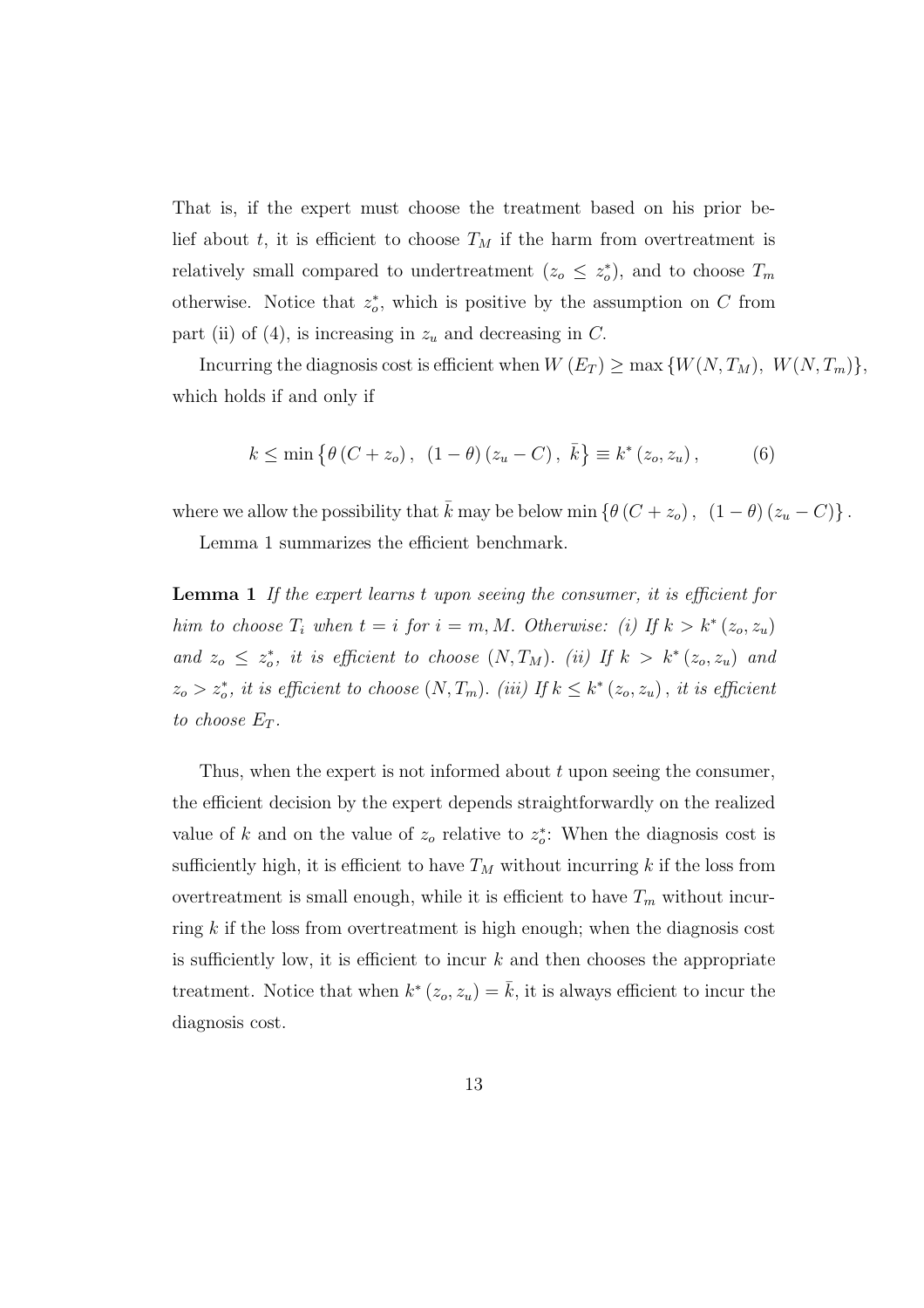#### 3.2 Equilibrium of the Expert-Consumer Game

We now analyze the game between the expert and the consumer, taking the liability rule  $(D)$  as given. Without loss of generality, denote any pair of prices by

$$
P_M = C + \Phi_M, \qquad P_m = \Phi_m,\tag{7}
$$

where  $\Phi_M \geq 0$  and  $\Phi_m \geq 0$  are the price margins or markups for the expert if he provides treatments  $T_M$  and  $T_m$ , respectively, without accounting for potential diagnosis or liability costs. Each pair of prices—or equivalently  $(\Phi_M, \Phi_m)$ —posted by the consumer is followed by a treatment game between the expert and the consumer.

If the expert knows the realization of  $t$ , either upon seeing the consumer or after incurring k, it would be optimal for him to choose  $T_i$  when  $t = i$  for  $i = m, M$  if and only if

$$
\Phi_M \ge \Phi_m - \alpha_u D_u, \qquad \Phi_m \ge \Phi_M - \alpha_o D_o. \tag{8}
$$

Our analysis will proceed under the presumption that (8) holds—so that the expert will choose the appropriate treatment if he knows what  $t$  is—and we later confirm that this is indeed the case in equilibrium and a pair of prices that satisfy (8) is indeed optimal for the consumer.

Notice that for (8) to hold,  $\Phi_M = \Phi_m$  if  $D_u = D_o = 0$ . That is, in order for the expert recommend the appropriate treatment given his information, equal price margins from different treatments are required when no liability can be imposed on the expert.<sup>10</sup> When there are positive liabilities, though  $\Phi_M = \Phi_m$  is sufficient for (8), it is no longer necessary: as long as the price

 $10$  See, e.g., Dulleck and Kerschbamer, 2006.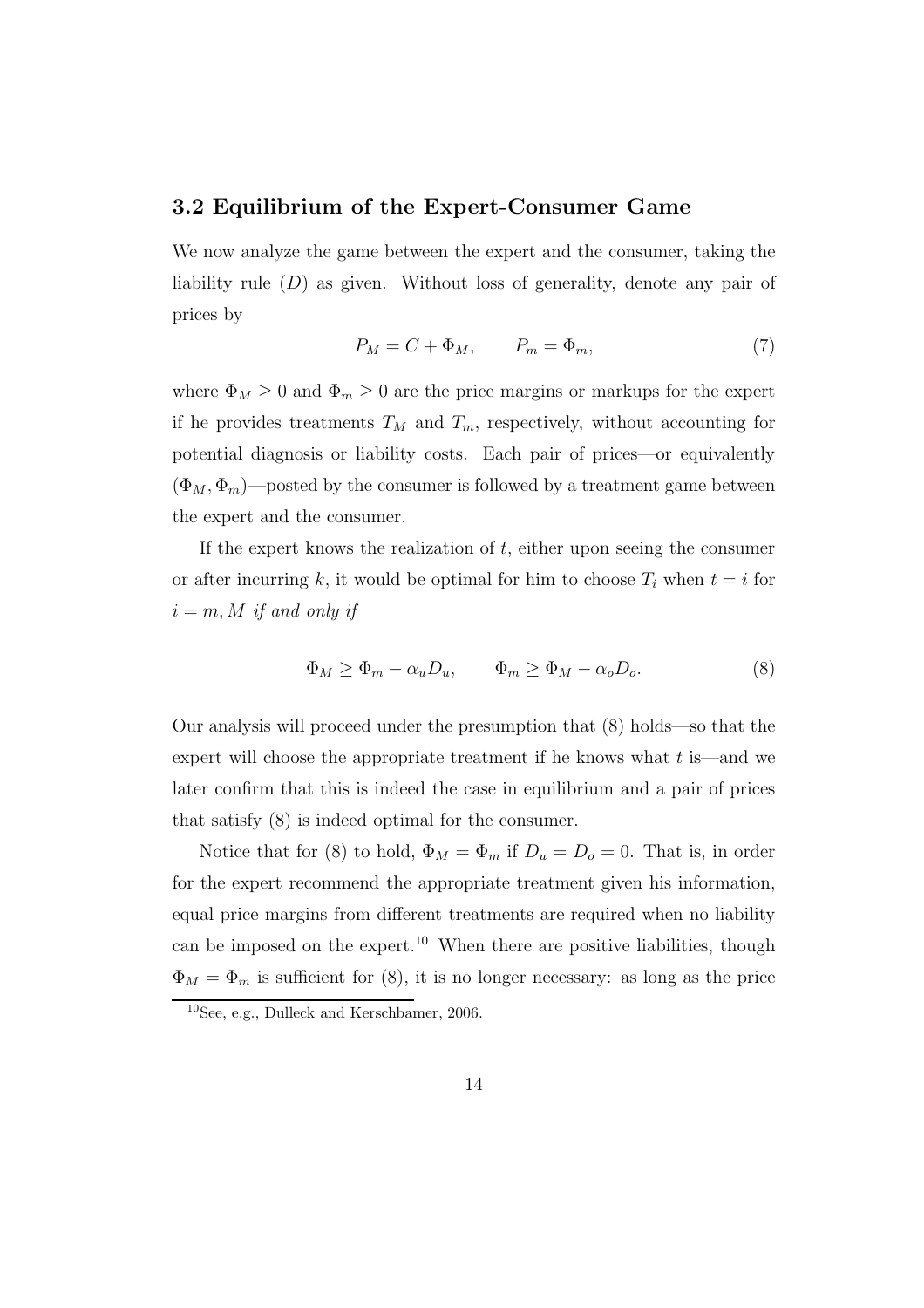margins for the two treatments are not too different, the expert will have the right incentive to recommend the appropriate treatment if he knows t. The presence of malpractice liability relaxes constraint (8).

Given (8), under which the expert will choose  $T_i$  for  $t = i$  if he learns the realization of  $t$  upon seeing the consumer, we can focus our analysis on three strategies that the expert can choose from if he does not initially learn t: (i)  $(N, T_M)$ : choosing  $T_M$  without incurring k. (ii)  $(N, T_m)$ : choosing  $T_m$ without incurring k; and (iii)  $E_T$ : incurring k, followed by the choices of  $T_i$ when  $t = i$  for  $i = m, M$ . For a given  $D \equiv (D_u, D_o)$  and k, the expert's profits under each of these strategies are, respectively:

$$
\pi(N,T_M) = \Phi_M - \theta \alpha_o D_o, \quad \pi(N,T_m) = \Phi_m - (1-\theta)\alpha_u D_u, \quad (9a)
$$

$$
\pi(E_T) = \theta \Phi_m + (1 - \theta)\Phi_M - k,\tag{9b}
$$

where  $\theta \alpha_o D_o$  is the expert's expected liability payment to the consumer under  $(N, T_M)$ , since overtreatment occurs with probability  $\theta$ ; and, similarly,  $(1 \theta$ ) $\alpha_u$  is the expert's expected liability payment to the consumer under  $(N, T_M)$ . The expert will make his choice to maximize his expected payoff; when he has the same expected payoff from any two options, we assume that he will choose the option that is favorable to the consumer.

We further assume that the consumer is constrained to set a pair of prices satisfying

$$
\pi(N, T_M) \ge 0, \qquad \pi(N, T_m) \ge 0,\tag{10}
$$

so that the expert, whose outside option is zero profit, can receive nonnegative expected profit from providing each treatment under the common prior about  $t$ . What we have in mind are situations where both the expert and the consumer have some pricing/bargaining power: the expert can insist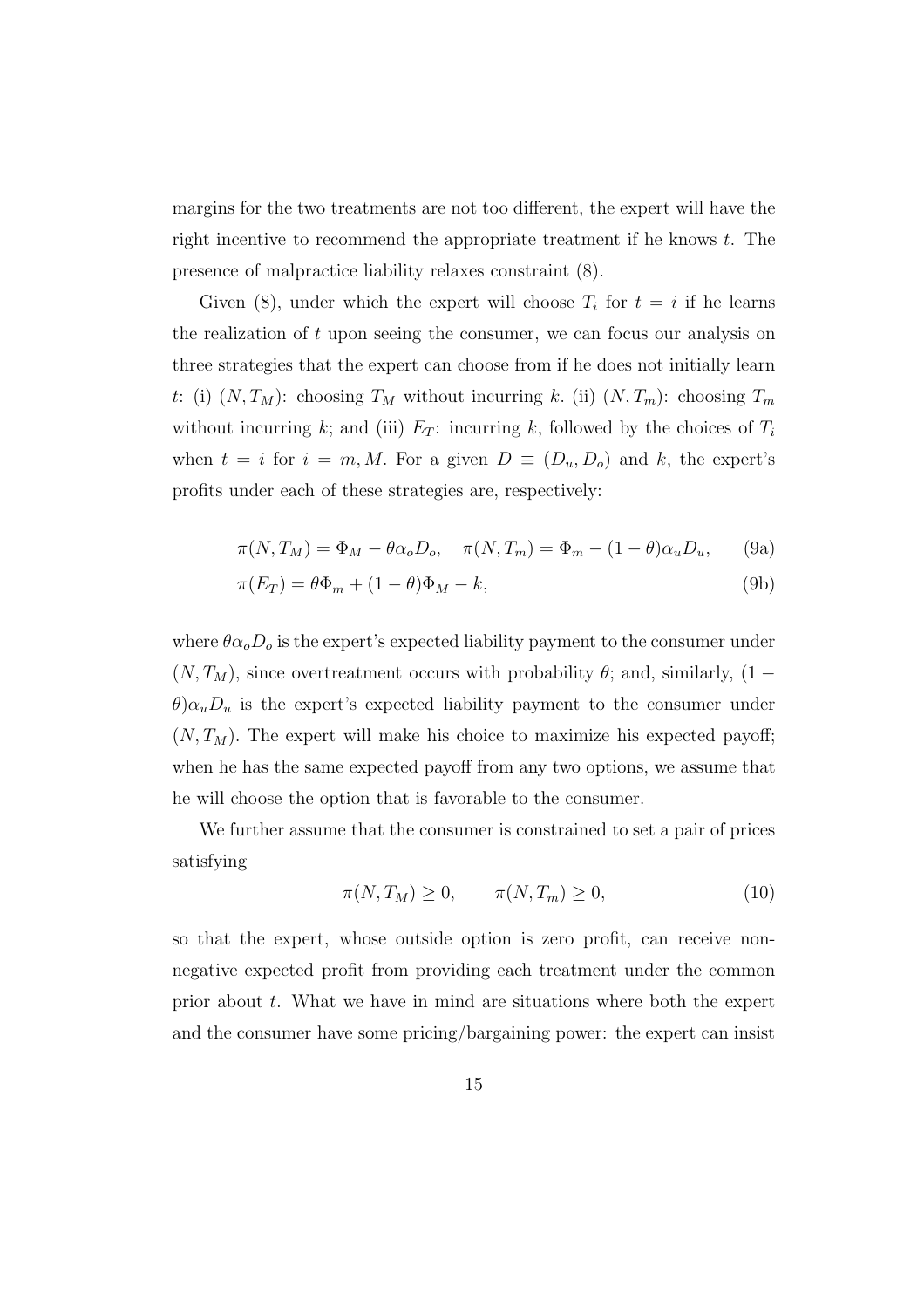on charging prices that would ensure non-negative profit for offering each treatment under the prior belief about  $t$ , whereas the consumer can offer prices subject to this constraint.<sup>11</sup>

Upon seeing the consumer, the expert either learns the realization of  $t$ and chooses  $T \in \{T_m, T_M\}$ , or, without learning t, he learns the realizations of his (additional) private diagnosis cost  $k$  and chooses his action from  $\{(N, T_M), (N, T_m), E_T\}.$ 

In the treatment game following a pair of prices  $\Phi \equiv (\Phi_M, \Phi_m)$ , the expert's optimal strategy when he does not learn  $t$  upon seeing the consumer is  $E_T$  if and only if  $\pi(E_T) \ge \max{\pi(N, T_M), \pi(N, T_m)}$ , or k is sufficiently small:

$$
k \le \min\{\theta(\Phi_m - \Phi_M + \alpha_o D_o), (1 - \theta)(\Phi_M - \Phi_m + \alpha_u D_u)\} \equiv \hat{k}(D, \Phi).
$$
\n(11)

When  $k > \hat{k}(D, \Phi)$ , the expert prefers strategy  $(N, T_M)$  to strategy  $(N, T_m)$ if and only if

$$
\pi(N, T_M) - \pi(N, T_m) = \Phi_M - \theta \alpha_o D_o - [\Phi_m - (1 - \theta) \alpha_u D_u] > 0. \tag{12}
$$

On the other hand, the consumer surplus from the three strategies are respectively

$$
S(N,T_M) = \theta \left[ -z_o - \Phi_M - C + \alpha_o D_o \right] + (1 - \theta) \left[ 0 - \Phi_M - C \right], \tag{13}
$$

$$
S(N, T_m) = \theta \left[ -\Phi_m \right] + (1 - \theta) \left[ -z_u + \alpha_u D_u - \Phi_m \right],
$$
\n(14)

$$
S(E_T) = -\theta \Phi_m - (1 - \theta) (\Phi_M + C). \tag{15}
$$

<sup>&</sup>lt;sup>11</sup>Alternatively, we may assume that the consumer has a sufficiently high value to receive the "right" treatment in each state. Then, she indeed has the incentive to set prices satisfying (10), so that the expert is willing to provide the treatment.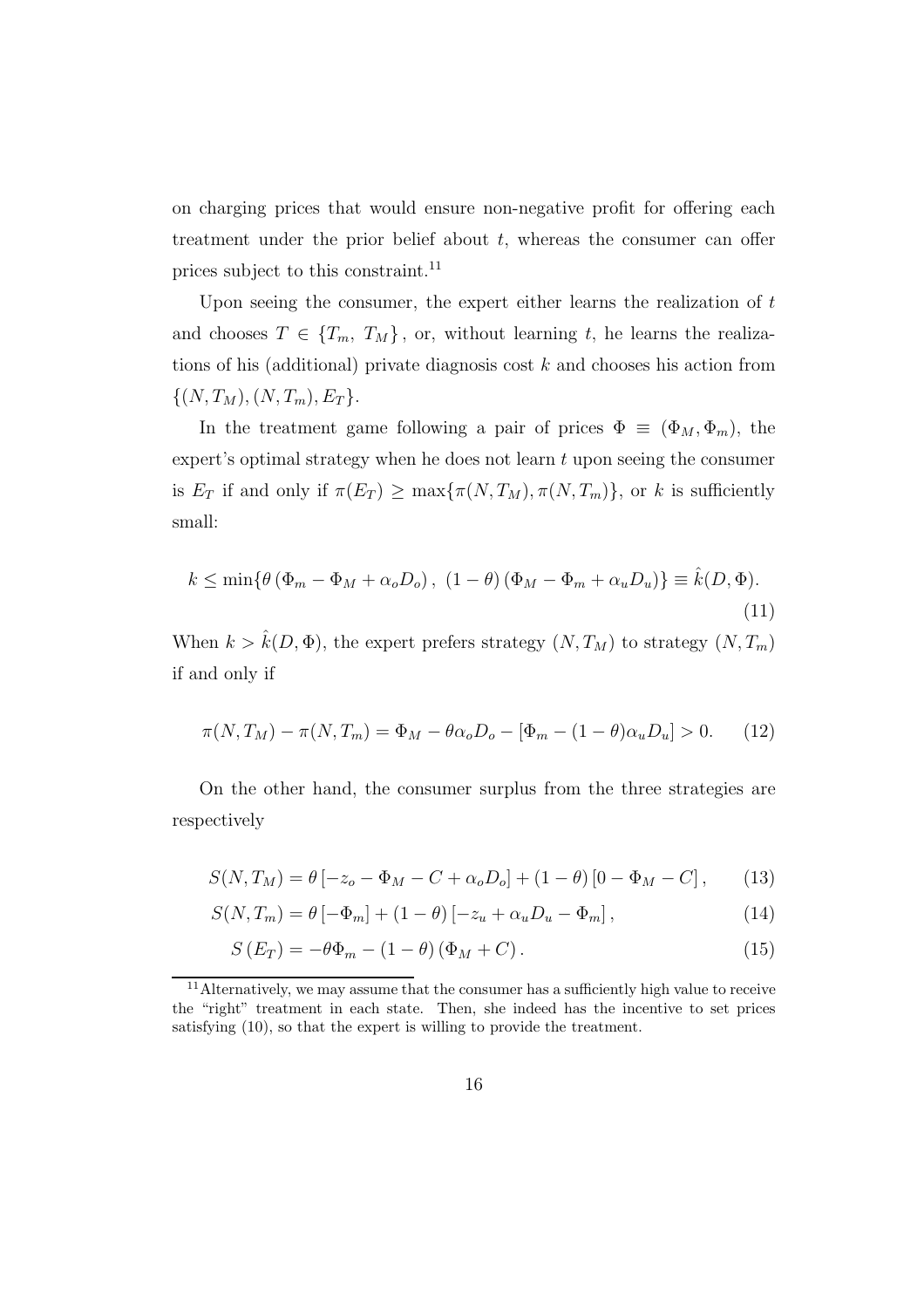Thus, consumer surplus is higher if  $\Phi_m$  and  $\Phi_M$  are lower in each case. We also note that

$$
S(E_T) - S(N, T_M) = \theta [\Phi_M - \Phi_m + C + z_o - \alpha_o D_o], \qquad (16)
$$

$$
S(E_T) - S(N, T_m) = (1 - \theta) (\Phi_m - \Phi_M - C + z_u - \alpha_u D_u). \quad (17)
$$

The result below refers to condition

$$
\alpha_u D_u + \alpha_o D_o \le \min \left\{ \frac{C + z_o}{1 - \theta}, \frac{z_u - C}{\theta} \right\}.
$$
 (18)

**Proposition 1** In equilibrium, for any given  $D = (D_u, D_o)$  satisfying (18),  $\Phi = \hat{\Phi} = (\hat{\Phi}_M, \hat{\Phi}_m)$ , where:

$$
\hat{\Phi}_M = \theta \alpha_o D_o, \quad \text{and} \quad \hat{\Phi}_m = (1 - \theta) \alpha_u D_u. \tag{19}
$$

(i) If the expert learns t upon seeing the consumer, he will choose  $T_t$  for  $t\,=\,m, M.\,\,\,(ii)\,\,\, Otherwise,\,\,he\,\,will\,\,incurk\,\,if\,\,and\,\,only\,\,if\,\,k\,\leq\,\hat{k}\,\Bigl(D,\hat{\Phi}\Bigr)\,=\,$  $\theta(1-\theta)(\alpha_u D_u + \alpha_o D_o)$ , and after incurring k the expert will choose  $T_t$  for  $t = m, M$ ; while without incurring k he will choose  $T_M$  if  $z_o < z_o^*$  and  $T_m$  if  $z_o > z_o^*$ .

**Proof.** Note that the price  $\hat{\Phi}$  indeed satisfy (8) and is the lowest possible price satisfying (10). Suppose to the contrary that in equilibrium  $\Phi = (\Phi_M, \Phi_m) \neq (\hat{\Phi}_M, \hat{\Phi}_m)$ . Then, from (10),  $(\Phi_M, \Phi_m)$  must be such that  $\pi(N, T_i) > 0$  for at least one *i*. We show that the consumer can then increase her expected surplus by choosing some different price, contradicting the optimality of  $(\Phi_M, \Phi_m)$  for the consumer.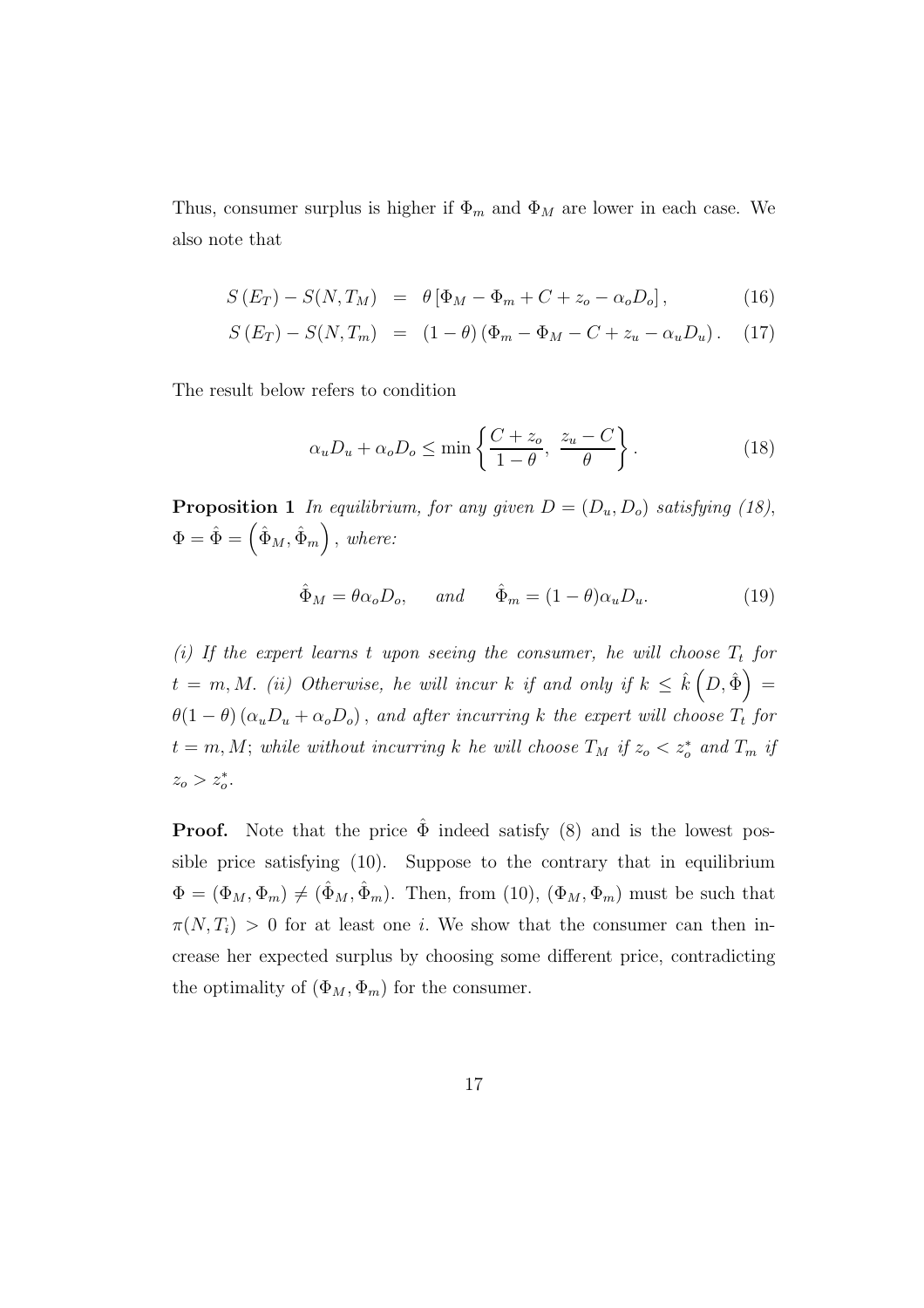Under  $(\Phi_M, \Phi_m)$ , let  $\pi(N, T_M) - \pi(N, T_m) = \Delta$ . Then from (9),

$$
\Phi_M - \Phi_m = \Delta + \theta \alpha_o D_o - (1 - \theta) \alpha_u D_u.
$$
\n(20)

From  $(11)$ , if the expert does not learn t upon seeing the consumer, he will choose to incur  $k$  if and only if  $k$  does not exceed

$$
\hat{k}(D, \Phi) = \min \{ \theta (\Phi_m - \Phi_M + \alpha_o D_o), (1 - \theta) (\Phi_M - \Phi_m + \alpha_u D_u) \}
$$
\n
$$
= \min \{ \theta [-\Delta - \theta \alpha_o D_o + (1 - \theta) \alpha_u D_u + \alpha_o D_o],
$$
\n
$$
(1 - \theta) [\Delta + \theta \alpha_o D_o - (1 - \theta) \alpha_u D_u + \alpha_u D_u] \}
$$
\n
$$
= \min \{ \theta [-\Delta + (1 - \theta) (\alpha_o D_o + \alpha_u D_u)], (1 - \theta) [\Delta + \theta (\alpha_o D_o + \alpha_u D_u)] \}
$$
\n
$$
= \begin{cases}\n\theta [-\Delta + (1 - \theta) (\alpha_o D_o + \alpha_u D_u)] & \text{if } \Delta > 0 \\
(1 - \theta) [\Delta + \theta (\alpha_o D_o + \alpha_u D_u)] & \text{if } \Delta < 0\n\end{cases}.
$$

We consider in turn two cases.

Case 1:  $\Delta \neq 0$ . If  $\Delta > 0$ , then  $\pi(N, T_M) > \pi(N, T_m) \geq 0$  and the expert would choose  $T_M$  if he is not initially informed about t and also does not incur k. From  $(16)$  and  $(20)$ :

$$
S(E_T) - S(N, T_M) = \theta [\Phi_M - \Phi_m + C + z_o - \alpha_o D_o]
$$
  
=  $\theta [\Delta + \theta \alpha_o D_o - (1 - \theta) \alpha_u D_u + C + z_o - \alpha_o D_o]$   
=  $\theta [\Delta + C + z_o - (1 - \theta) (\alpha_u D_u + \alpha_o D_o)] > 0.$ 

The consumer prefers  $E_T$  to  $(N, T_M)$ . Therefore, by reducing  $\Phi_M$  slightly,  $\Delta$  becomes smaller and  $\hat{k}(D, \Phi)$  will rise—so that the expert incurs  $k$  more often while (8) continues to hold—and the consumer will also pay a lower expected price. Therefore this change increases the consumer's expected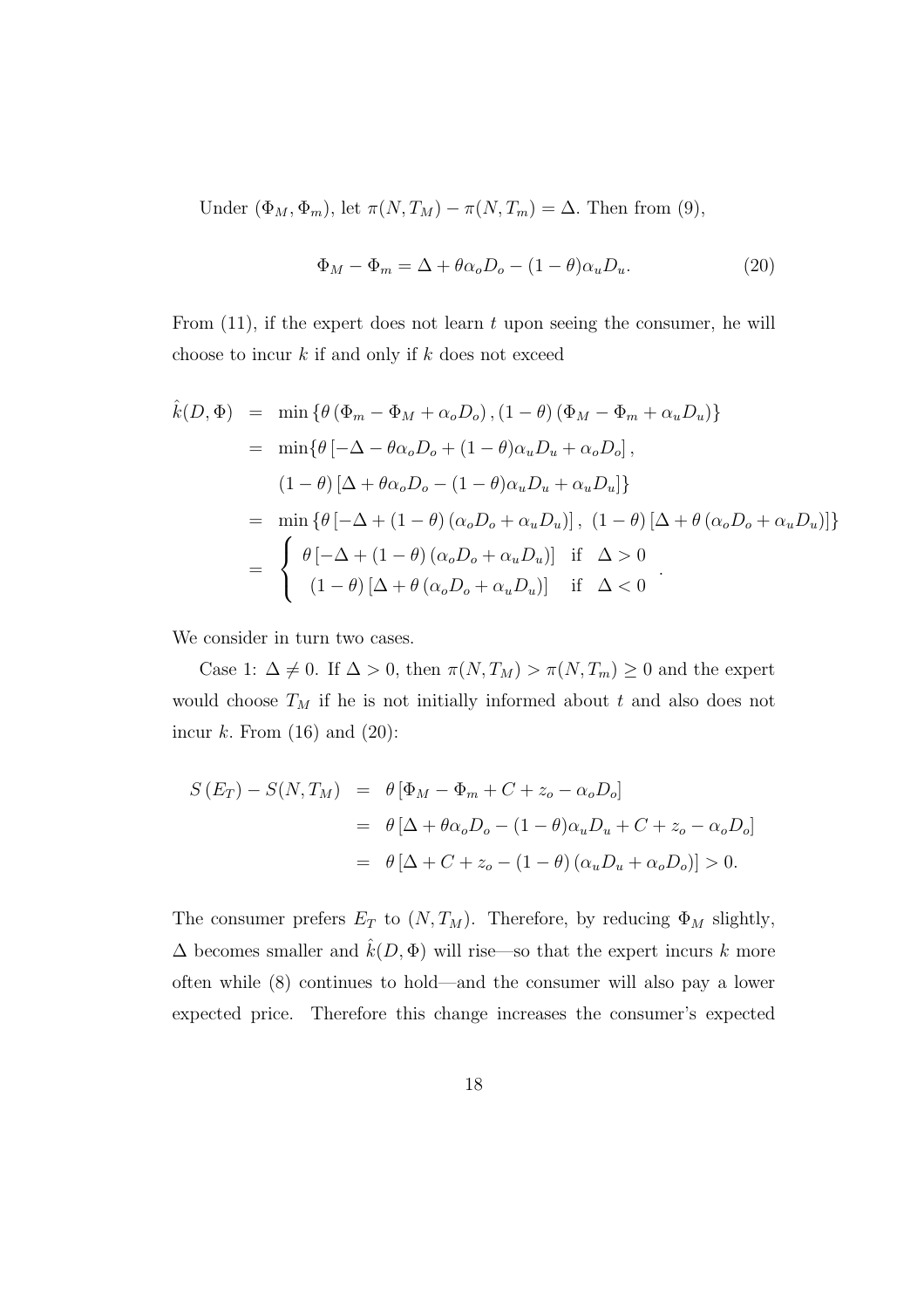surplus. Thus, a pair of prices with  $\Delta > 0$  is not optimal for the consumer.

If  $\Delta$  < 0, the expert would choose  $T_m$  if he is not initially informed about  $t$  and also does not incur  $k$ , and a similar argument shows

$$
S(E_T) - S(N, T_m) = (1 - \theta) (\Phi_m - \Phi_M - C + z_u - \alpha_u D_u)
$$
  
= 
$$
(1 - \theta) [-\Delta + z_u - C - \theta (\alpha_u D_u + \alpha_o D_o)] > 0,
$$

and the consumer can increase her surplus by reducing  $\Phi_m$ .

Moreover, if the expert learns  $t$  upon seeing the consumer, the reduction in  $\Phi_M$  or  $\Phi_m$  always increases consumer surplus given that (8) is satisfied.

Case 2:  $\Delta = 0$ . Then if  $\pi(N, T_M) = \pi(N, T_m) > 0$ , by lowering both  $\Phi_M$ and  $\Phi_m$  to the levels where  $\pi(N,T_M) = \pi(N,T_m) = 0$ ,  $\hat{k}(D,\Phi)$  is unchanged but the consumer will pay a lower expected price, which increases her surplus.

Combining with (10), we have shown (19) is the optimal choice of price for the consumer.

Next, from (11), the expert incurs k if and only if  $k \leq \hat{k}(D, \hat{\Phi}) =$  $\theta(1-\theta) [\alpha_u D_u + \alpha_o D_o]$ . Since the  $(\hat{\Phi}_M, \hat{\Phi}_m)$  from (19) satisfy (8), whether the expert learns t upon seeing the consumer or after incurring  $k$ , the expert will indeed choose  $T_t$  for  $t = m, M$ .

Finally, under (19), the expert receives the same expected profit from choosing  $(N, T_M)$  and  $(N, T_m)$ . Hence it is an equilibrium for him to choose  $T_M$  if  $z_o < z_o^*$  and  $T_m$  if  $z_o > z_o^*$ . Moreover, under  $(\hat{\Phi}_M, \hat{\Phi}_m)$ , from (13) and  $(14)$ :

$$
S(N,T_M) = -\hat{\Phi}_M - C + \theta \alpha_o D_o - \theta z_o = -\theta \alpha_o D_o - C + \theta \alpha_o D_o - \theta z_o = -C - \theta z_o,
$$
  
\n
$$
S(N,T_m) = -\hat{\Phi}_m + (1-\theta) \alpha_u D_u - (1-\theta) z_u = -(1-\theta) z_u.
$$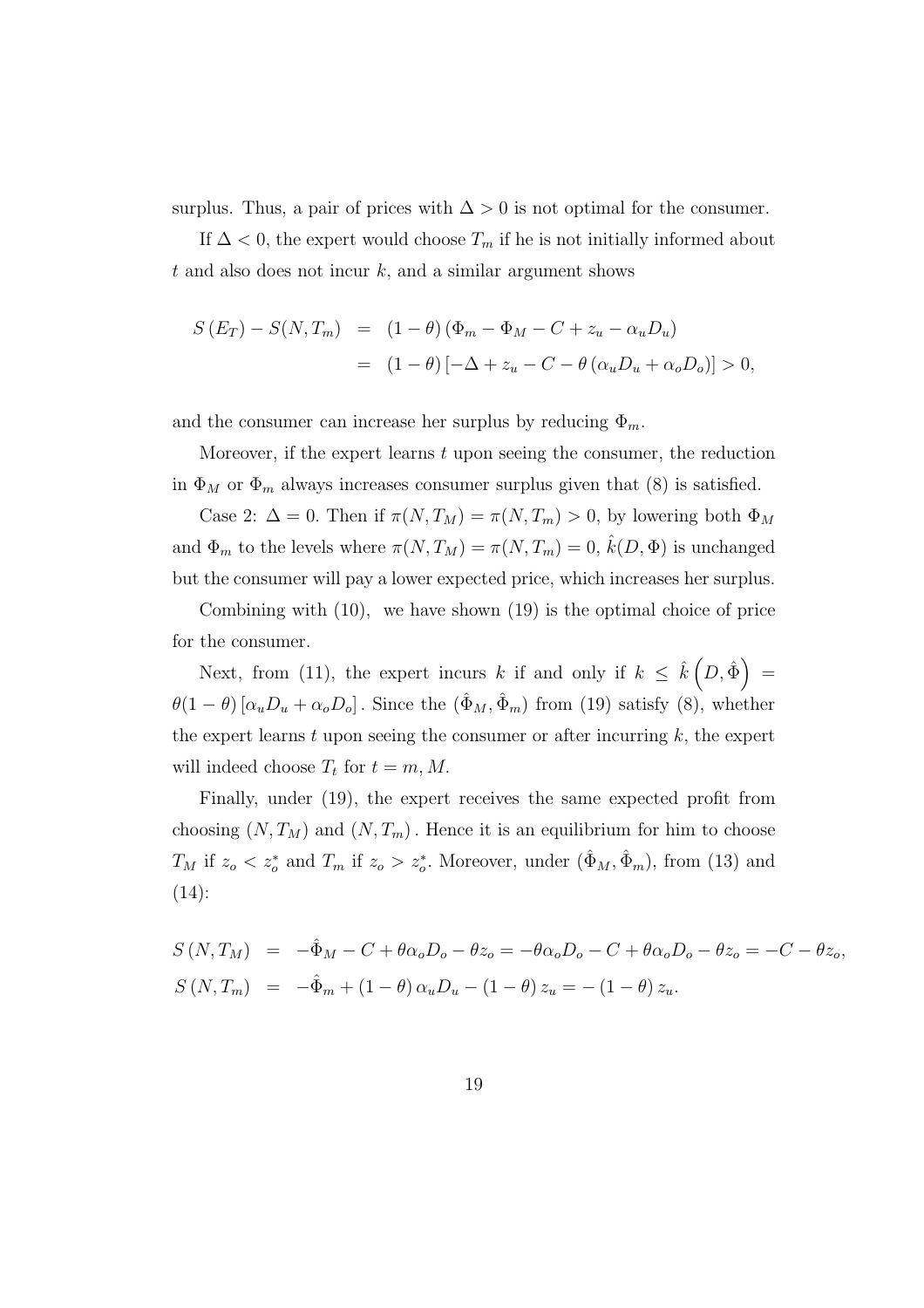Thus the consumer will prefer  $(N, T_M)$  to  $(N, T_m)$  if  $z_o \leq z_o^*$  and prefer  $(N, T_m)$  to  $(N, T_M)$  if  $z_o > z_o^*$ . Therefore, since by assumption the expert will choose the action desired by the consumer when facing two actions that have the same expected payoff to him, the only equilibrium when  $k > \hat{k}(D, \Phi)$  is for the expert to choose  $T_M$  if  $z_o < z_o^*$  and  $T_m$  if  $z_o < z_o^*$ .

A few comments about the equilibrium are in order. First, in equilibrium the expert has the same (zero) expected profit in treatments  $T_M$  and  $T_m$  if he holds the prior belief about  $t$ . Notice that this result is obtained under the assumption that the consumer makes prices offers under the constraint that expert is able to earn a non-negative profit in each treatment without incurring k. Without the constraint that  $\pi(N,T_t) \geq 0$  for  $t = m, M$ , the consumer may offer prices so that  $\pi(N, T_t) < 0$  for at least one t. In that case,  $k(D, \Phi)$  will also become smaller such that the expert exerts less diagnosis effort. But the benefit from doing so is to receive a larger surplus (paying a lower price) in the case that the expert learns  $t$  upon seeing the consumer. If  $\beta$  is relatively small and the expert's diagnosis effort is important, choosing prices satisfying (10) will be optimal for the consumer.

Second, unlike the result in the literature, in our model the two treatments need not have equal price margins to induce the expert to choose the appropriate treatment when he knows the realization of t. Rather, the two treatments need to have the same expected profit—given the expected liability cost—under the expert's prior belief about t. Moreover, if the liability  $D_u$ or  $D<sub>o</sub>$  is high enough so that (18) is violated, it might be to the advantage of the consumer that the expert does not learn the realization of  $t$  and provides the wrong treatment, in which case the consumer could collect the (excessively) high damage payment. Thus, if the liability is not properly designed, the equilibrium incentive could be perverse. This adverse situation will not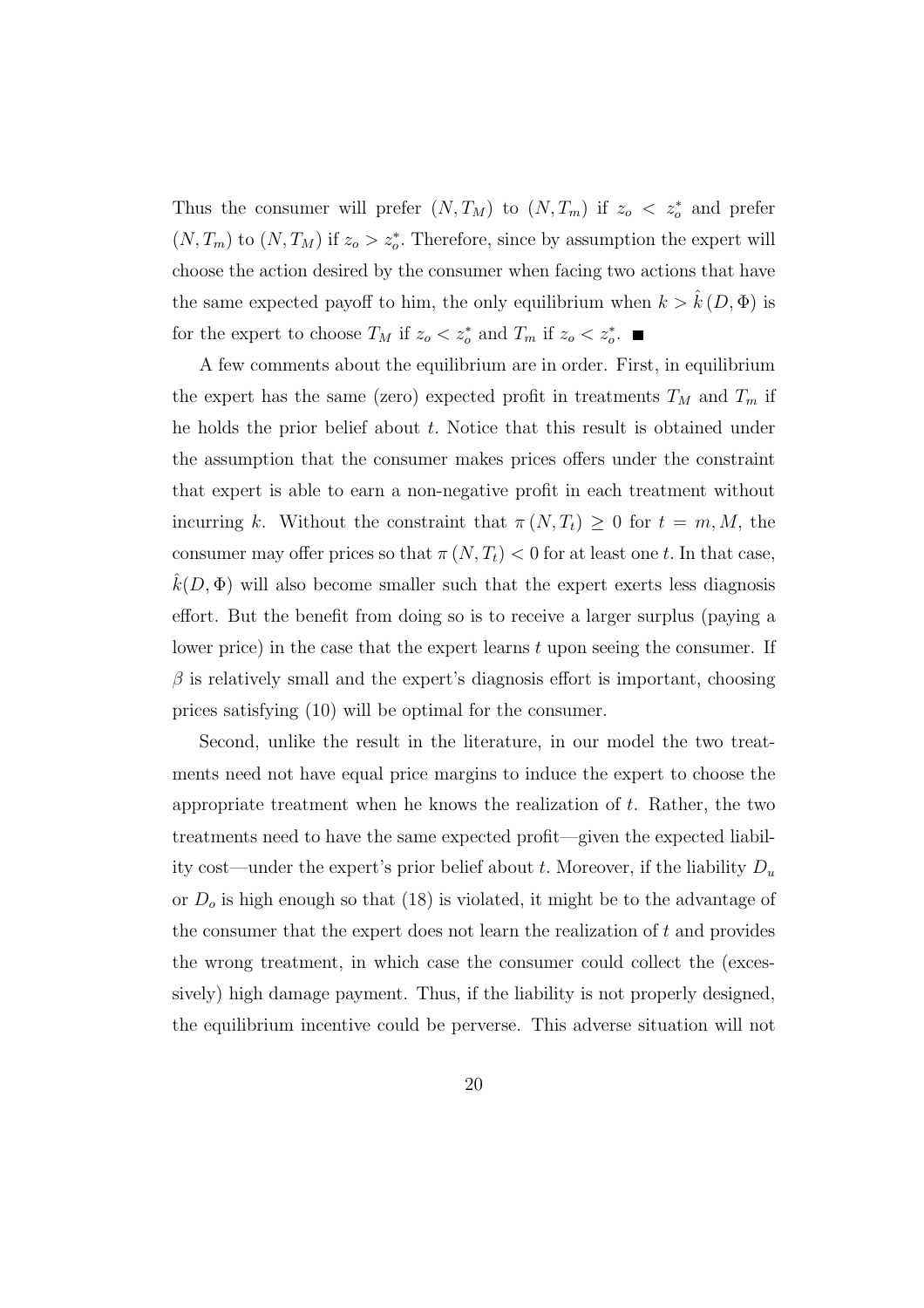arise if the liability satisfies (18), which induces price margins for the two treatments that are close enough to satisfy (8).

Third, for any given liabilities  $(D_0 \text{ and } D_u)$  satisfying (18), while the equilibrium prices will induce the expert to choose the efficient treatment given his information, whether under the prior belief about  $t$  or knowing the realization of t (possibly by incurring k), under these prices  $\hat{k}(D, \hat{\Phi})$  will generally not equal to  $k^*(z_o, z_u)$ . Therefore the equilibrium generally does not lead to the efficient diagnosis decision. Notice also that the expert whose realized k is below  $\hat{k}(D, \hat{\Phi})$  will receive positive profit—the information rent in equilibrium.

#### 3.3 Efficient Liability

In this subsection, we show that there exists a liability rule that would lead to the efficient outcome as described in Lemma 1.

Recall that under the equilibrium prices given in (19), inefficiency arises only when  $\hat{k}(D, \Phi) \neq k^*(z_o, z_u)$ , where

$$
k^*(z_o, z_u) = \min \{ \theta (C + z_o), (1 - \theta)(z_u - C), \bar{k} \},
$$

with  $k^* (z_o, z_u) = \min \{ \theta (C + z_o), \bar{k} \}$  if  $z \leq z_o^*$  and  $k^* (z_o, z_u) = \min \{ (1 - \theta)(z_u - C), \bar{k} \}$ if  $z > z_o^*$ . We can find an efficient liability rule that ensures  $\hat{k}(D, \Phi) =$  $k^*(z_o, z_u)$ . Let  $D^* = (D^*_u, D^*_o)$  be the efficient liability, and  $(\hat{\Phi}_M, \hat{\Phi}_m)$  $(\Phi_M^*, \Phi_m^*)$  be the the equilibrium price margins under  $D^*$ .

**Proposition 2** The following liability rule results in the efficient outcome in equilibrium: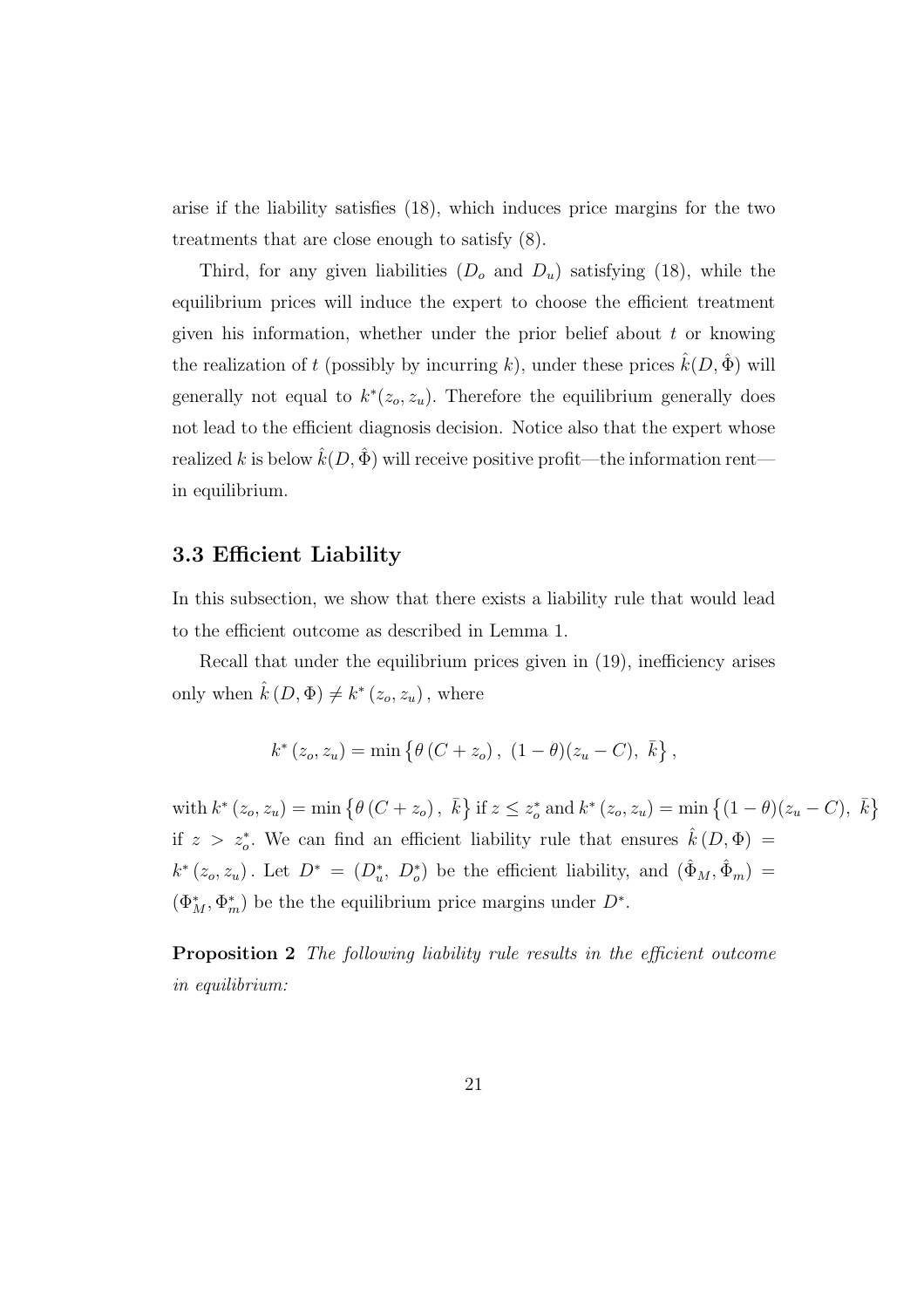$$
D_u^* = \frac{k^* (z_o, z_u)}{(1 - \theta)\alpha_u}, \qquad D_o^* = \frac{k^* (z_o, z_u)}{\theta \alpha_o}.
$$
 (21)

**Proof.** The liability under (21) satisfies (18), and hence in equilibrium the price margins satisfy (19), with  $\Phi_M^* = \Phi_m^* = \min \{ \theta (C + z_o), \bar{k} \}$  if  $z_o \leq z_o^*$ and  $\Phi_M^* = \Phi_m^* = \min\{(1-\theta)(z_u - C), \bar{k}\}\$ if  $z_o > z_o^*$ . Note that under  $(D_u^*, D_o^*)$ ,

$$
\hat{k}(D^*, \Phi^*) = \theta(1-\theta) (\alpha_u D_u + \alpha_o D_o)
$$
  
= 
$$
\theta(1-\theta) \left( \alpha_u \frac{k^*(z_o, z_u)}{(1-\theta)\alpha_u} + \alpha_o \frac{k^*(z_o, z_u)}{\theta \alpha_o} \right) = k^*(z_o, z_u)
$$

Thus, efficiency is achieved in equilibrium.  $\blacksquare$ 

Notice that with the liability that implements the efficient outcome, the equilibrium price margin for each treatment is equal to the efficient critical k value,  $k^*(z_o, z_u)$ . Thus, while there exist a range of liabilities that would induce the equilibrium markups given in (19) for the two treatments and these markups generally differ, under the optimal liability they are the same.

Also notice that the efficient liability depends on  $F(\cdot)$  only through k, and is otherwise invariant with respect to the form of  $F(\cdot)$ . When  $k <$ min { $\theta(C + z_o)$ ,  $(1 - \theta)(z_u - C)$ }, it is always efficient for the expert to incur the diagnosis cost. The efficient liability in this case is

$$
D_u^* = \frac{\bar{k}}{(1-\theta)\alpha_u}
$$
, and  $D_o^* = \frac{\bar{k}}{\theta\alpha_o}$ ,

both of which increase in  $\bar{k}$ , with  $D_u^* \to 0$  and  $D_o^* \to 0$  when  $\bar{k} \to 0$ . Intuitively, imposing a liability has a cost to the consumer, because the price for the expert's service will have to increase to cover the expected liability cost. Hence, when the expert can learn the nature of the problem with little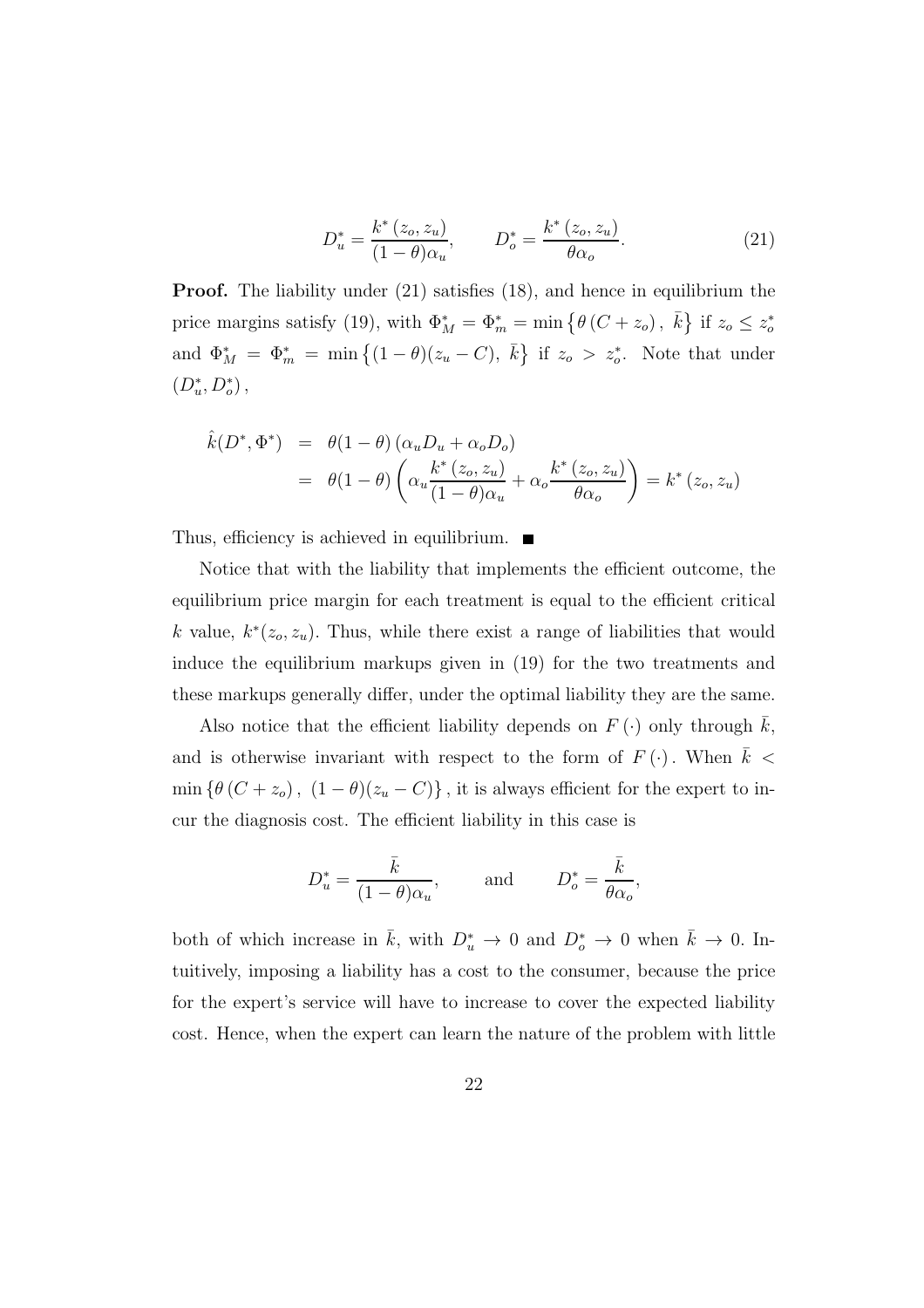additional diagnosis cost, the efficient liability also goes to zero.

When  $k^*(z_o, z_u) < \bar{k}$ , it is no longer always efficient to incur k. Then, if  $z_o$ is below a certain critical value  $(z_o^*)$ , the efficient threshold  $k^*$  is  $\theta(C + z_o)$ , and the optimal liabilities for overtreatment and for undertreatment both increases in  $z_o$ , C and  $\theta$ , which maintains the efficient incentive for the expert to exert the diagnosis effort. On the other hand, if  $z_0 > z_0^*$ , the efficient threshold  $k^*(z_o, z_u)$  is  $(1 - \theta)(z_u - C)$ , and to maintain the expert's incentive to exert the diagnosis effort,  $D<sub>o</sub>$  and  $D<sub>u</sub>$  both increase in  $z<sub>u</sub>$  but decrease in C, while  $D<sub>o</sub>$  also decreases in  $\theta$ .

Notice that the efficient  $D<sub>o</sub>$  and  $D<sub>u</sub>$  vary in the same direction as the relevant parameter values change, so that the relative profit margins from the two treatments are maintained.

The efficient liability can be expressed as a multiplier of the loss from undertreatment or overtreatment:  $D_u = \gamma_u z_u$  and  $D_o = \gamma_o z_o$ , where

$$
\gamma_u = \frac{k^*(z_o, z_u)}{(1 - \theta)\alpha_u z_u}, \qquad \gamma_o = \frac{k^*(z_o, z_u)}{\theta \alpha_o z_o}.
$$
\n(22)

Notice that when  $\bar{k} \to 0$ , both  $\gamma_u \to 0$  and  $\gamma_o \to 0$ , while it's also possible that  $\gamma_u > 1$  or  $\gamma_o > 1$  (i.e., there can be punitive damages). Moreover, under the optimal liability, as the loss from overtreatment becomes more likely to be verified relative to the loss from undertreatment, the penalty for undertreatment will increase (in the sense that  $\gamma_u$  becomes higher relative to  $\gamma_o$ ). However, since in general  $\gamma_u \neq \gamma_o$ , if the liability multipliers are constrained to be the same—say,  $\gamma$ —for both types of losses, there is no guarantee that the market outcome will be efficient even when  $\gamma$  is chosen optimally.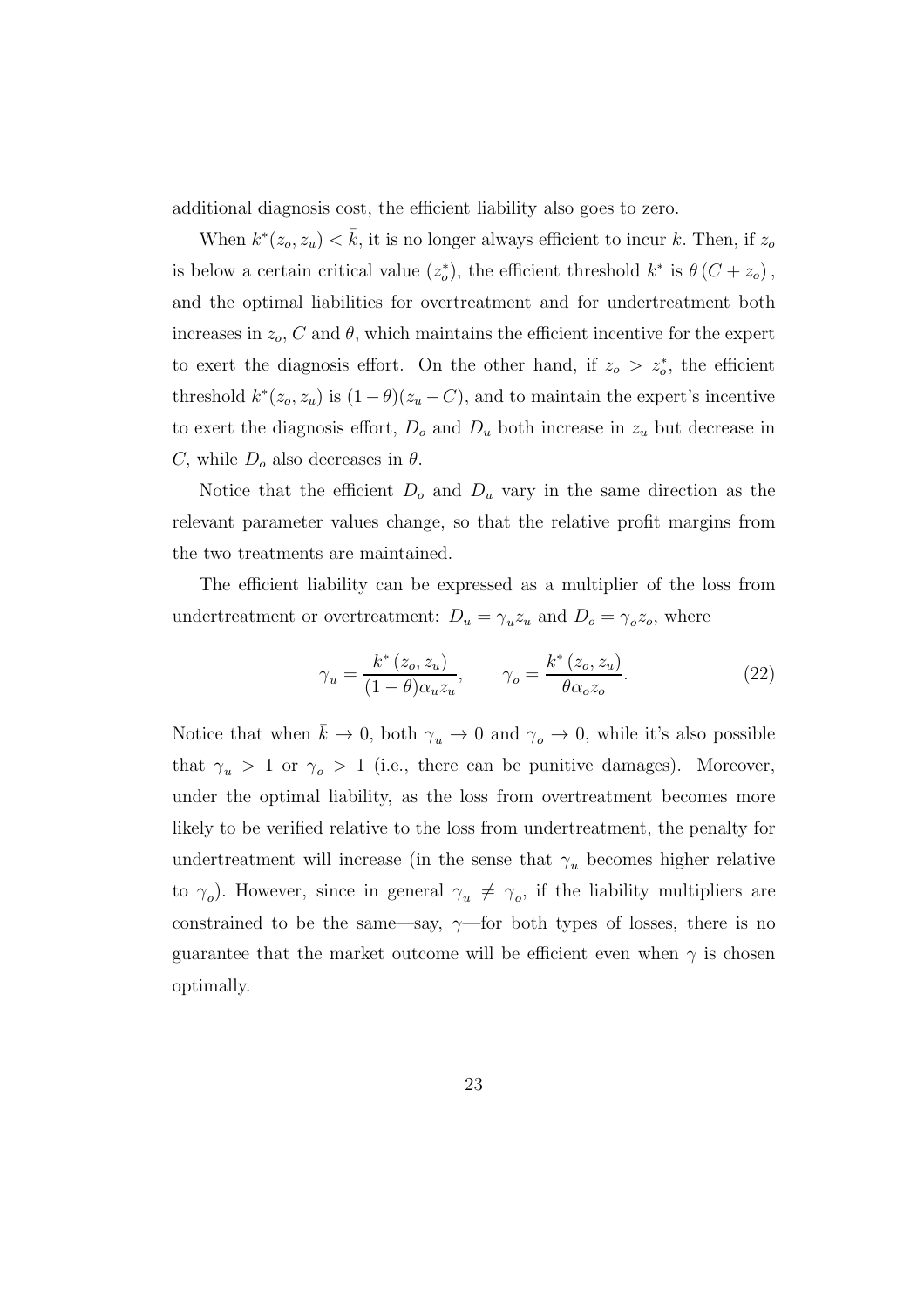### 4. Noisy Diagnosis

Our main model has assumed that, when necessary, the expert can discover the nature of the consumer's problem by incurring the diagnosis cost. In this section we extend the model to consider the possibility of imperfect diagnosis. Specifically, in the event that the expert does not learn  $t$  upon seeing the consumer, he can privately observe a noisy signal  $s \in \{s_m, s_M\}$ about  $t$  by incurring the private diagnosis cost  $k$ . The signal is correct with probability  $\sigma$  about the true type of the consumer, that is

$$
\Pr(s_m \mid t = m) = \sigma = \Pr\{s_M \mid t = M\},\tag{23a}
$$

$$
Pr(s_m | t = M) = 1 - \sigma = Pr\{s_M | t = m\}.
$$
 (23b)

We assume

$$
\sigma > \frac{\max\left\{ (1-\theta)(z_u - C), \theta(C + z_o) \right\}}{(1-\theta)(z_u - C) + \theta(C + z_o)} \equiv \underline{\sigma}
$$
\n(24)

so that the signal is informative and there exist parameter values under which it is efficient for the expert to exert diagnosis effort.<sup>12</sup> We further assume  $\theta > \frac{1}{2}$  so that the consumer's problem is more likely to be minor. Everything else remains the same as in the main model.

Note that the total surpluses from strategies  $(N, T_M)$  and  $(N, T_m)$  are not affected by the noisy signal. The total surplus from strategy  $E_T$ —exerting diagnosis effort and recommending  $T_t$  if signal  $s_t$  is received—is

$$
W(E_T) = \theta [(1 - \sigma) (-C - z_o)] + (1 - \theta) [-\sigma C - (1 - \sigma) z_u] - k
$$
 (25)

$$
= \theta \sigma(z_o + C) - (1 - \theta)(1 - \sigma)(z_u - C) - C - \theta z_o - k. \tag{26}
$$

<sup>&</sup>lt;sup>12</sup>If  $\sigma \leq \underline{\sigma}$ , it would not be efficient for the expert to exert diagnosis effort. In that case an equal price margin on the two treatments would lead to the efficient outcome.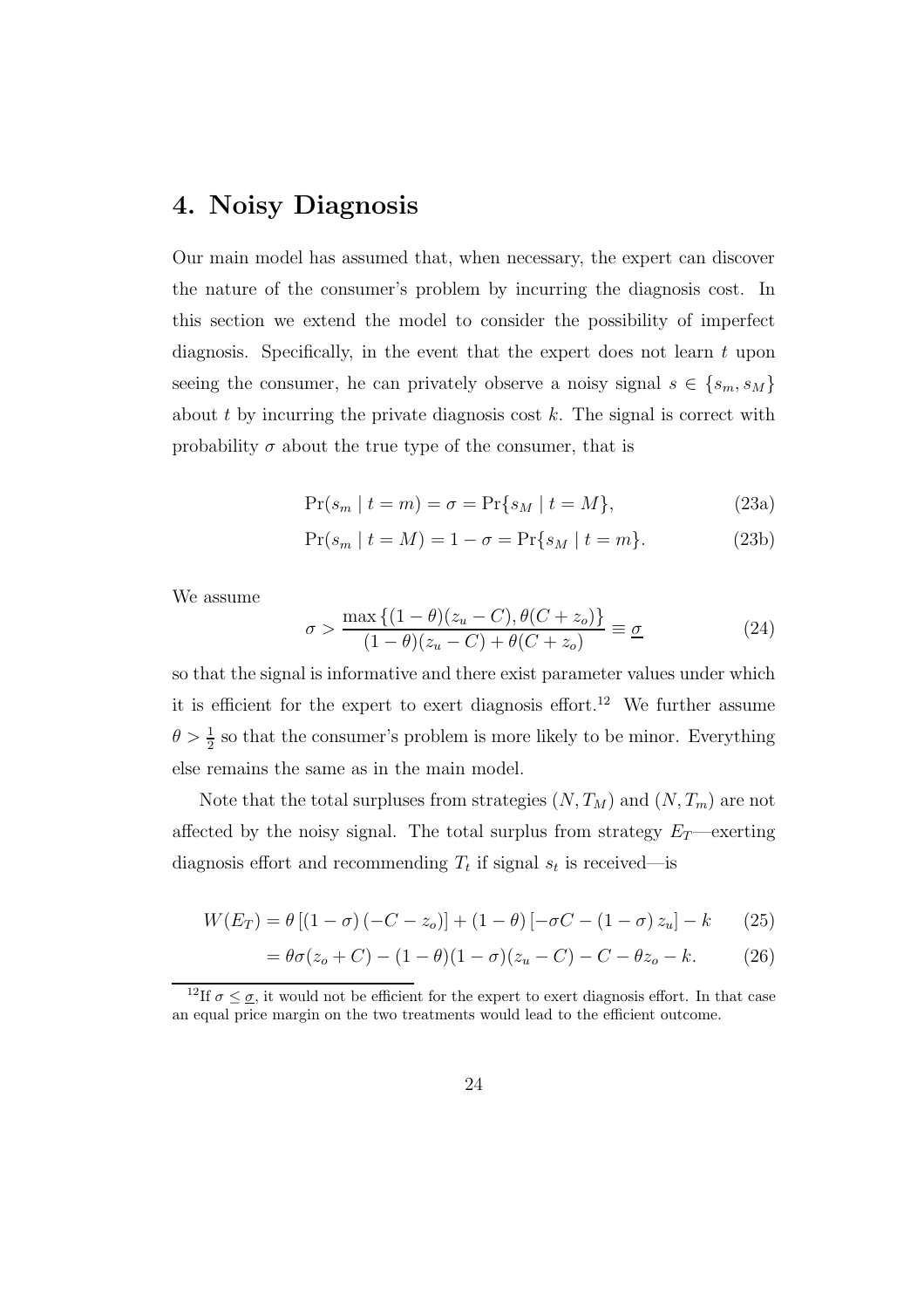Exerting effort is efficient when  $W(E_T) \geq \max \{W(N,T_M), W(N,T_m)\},$ which holds if

$$
k \le \min\left[\begin{array}{c} \theta\sigma\left(C+z_o\right) - \left(1-\theta\right)\left(1-\sigma\right)\left(z_u - C\right), \\ \left(1-\theta\right)\sigma\left(z_u - C\right) - \theta\left(1-\sigma\right)\left(C+z_o\right), \bar{k} \end{array}\right] \equiv k^{**}\left(z_o, z_u\right). \tag{27}
$$

For  $\sigma < 1$ ,  $k^{**}(z_o, z_u) < k^{*}(z_o, z_u)$ . Imperfect diagnosis reduces the critical value of diagnosis cost. Assumption (24) ensures  $k^{**}(z_o, z_u) > 0$  so that if  $k < k^{**}(z_o, z_u)$  it is efficient for the expert to acquire the signal.

Lemma 2 summarizes the first-best outcome when diagnosis is imperfect.

Lemma 2 With noisy diagnosis, if the expert learns t upon seeing the consumer, it is efficient for him to choose  $T_t$  for  $t = m, M$ . Otherwise: (i) If  $k >$  $k^{**}(z_o, z_u)$  and  $z_o \leq z_o^*$ , it is efficient to choose  $(N, T_M)$ ; (ii) If  $k > k^{**}(z_o, z_u)$ and  $z_o \geq z_o^*$ , it is efficient to choose  $(N, T_m)$ ; (iii) If  $k \leq k^{**}(z_o, z_u)$ , it is efficient to choose  $E_T$  and follow the signal (i.e., recommending  $T_t$  if signal  $s_t$  is received).

Given a pair of prices  $\Phi = (\Phi_M, \Phi_m)$ , the expert's profit from strategies  $(N, T_M)$  and  $(N, T_m)$  are the same as in the main model, but the profit from  $E_T$  becomes:

$$
\pi(E_T) = \theta \left[ \sigma \Phi_m + (1 - \sigma)(\Phi_M - \alpha_o D_o) \right] + (1 - \theta) \left[ \sigma \Phi_M + (1 - \sigma)(\Phi_m - \alpha_u D_u) \right] - k.
$$

The expert's optimal strategy is  $E_T$  if and only if  $\pi(E_T) \ge \max{\{\pi(N, T_M), \pi(N, T_m)\}}$ ,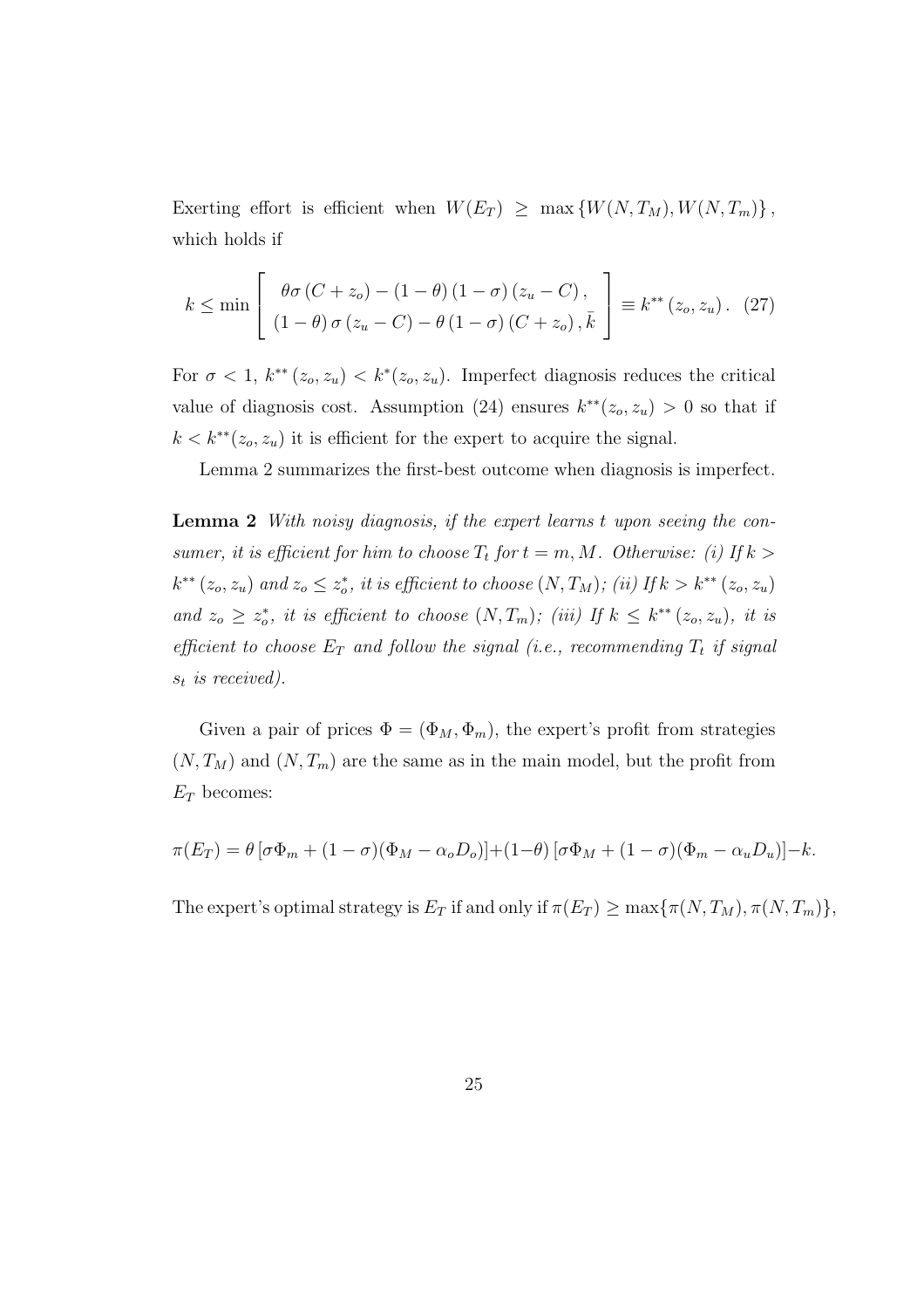or equivalently if and only if  $k$  is sufficiently small:

$$
k \le \min \left\{ \begin{array}{l} \left[\theta\sigma + (1-\theta)(1-\sigma)\right](\Phi_m - \Phi_M) + \theta\sigma\alpha_o D_o - (1-\theta)(1-\sigma)\alpha_u D_u, \\ \left[\theta(1-\sigma) + (1-\theta)\sigma\right](\Phi_M - \Phi_m) - \theta(1-\sigma)\alpha_o D_o + (1-\theta)\sigma\alpha_u D_u \end{array} \right\}
$$
  

$$
\equiv \tilde{k}(D,\Phi). \tag{28}
$$

If the expert needs to incur  $k$ , it would be optimal for him to follow signal  $s_t$  if and only if the prices  $(\Phi_M, \Phi_m)$  satisfy

$$
\Phi_M - (1 - \sigma) \alpha_o D_o \geq \Phi_m - \sigma \alpha_u D_u, \tag{29a}
$$

$$
\Phi_m - (1 - \sigma) \alpha_u D_u \geq \Phi_M - \sigma \alpha_o D_o.
$$
\n(29b)

Note that if a pair of prices  $(\Phi_M, \Phi_m)$  satisfy (29), they also satisfy constraint  $(8)$  so that the expert reports truthfully if he learns the consumer's type t immediately. Let  $\pi(N, T_M) - \pi(N, T_m) = \Delta$ . Then using (9), we have

$$
\Phi_M - \Phi_m = \Delta + \theta \alpha_o D_o - (1 - \theta) \alpha_u D_u.
$$
\n(30)

Constraint (29) is equivalent to

$$
(1 - \sigma - \theta)(\alpha_o D_o + \alpha_u D_u) \leq \Delta \leq (\sigma - \theta)(\alpha_o D_o + \alpha_u D_u). \tag{31}
$$

Note that if  $\sigma < \theta$ ,  $\Delta < 0$  has to hold for (29) to be satisfied, that is, the expert has to receive more surplus from  $(N, T_m)$  than from  $(N, T_M)$ . Proposition 3 below, the proof of which is relegated to the appendix, characterizes the optimal liability rules that implement the efficient outcome as described in Lemma 2.

**Proposition 3** (i) If  $\sigma \geq \theta$ , the following liability rule results in the efficient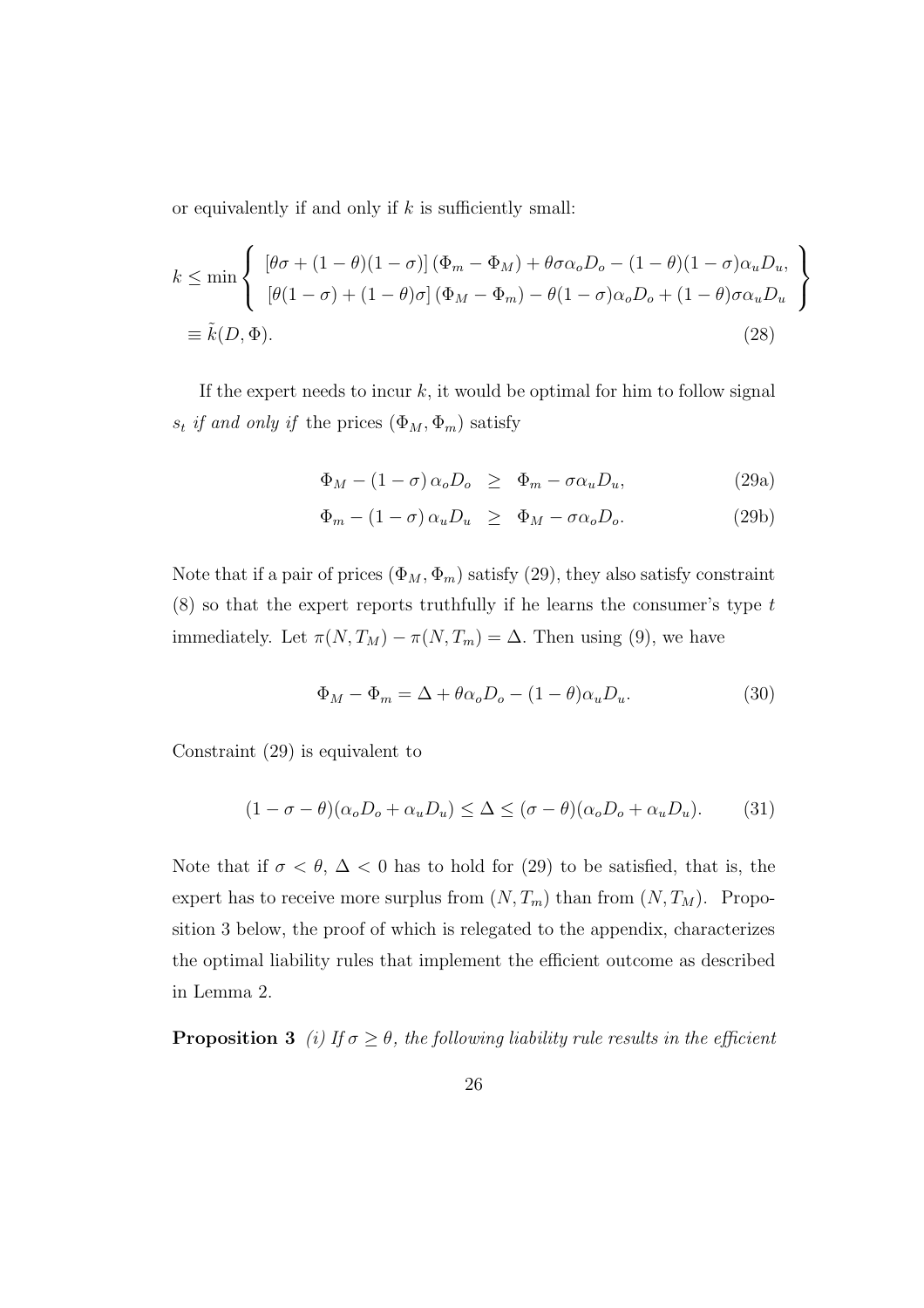outcome in equilibrium:

$$
\tilde{D}_u = \frac{k^{**}\left(z_o, z_u\right)}{\left(1 - \theta\right)\left(2\sigma - 1\right)\alpha_u}, \qquad \tilde{D}_o = \frac{k^{**}\left(z_o, z_u\right)}{\theta\left(2\sigma - 1\right)\alpha_o}.\tag{32}
$$

(ii) If  $\theta > \sigma > \frac{\theta - \sqrt{\theta - \theta^2}}{2\theta - 1} \equiv \tilde{\sigma}$ , the efficient outcome is achieved with liability rule

$$
\bar{D}_o = \frac{k^{**}(z_o, z_u)}{2\alpha_o \left[ (1-\theta)\sigma^2 - \theta(1-\sigma)^2 \right]}, \qquad \bar{D}_u = \frac{k^{**}(z_o, z_u)}{2\alpha_u \left[ (1-\theta)\sigma^2 - \theta(1-\sigma)^2 \right]}.
$$
\n(33)

(iii) If  $\underline{\sigma} \leq \sigma \leq \tilde{\sigma}$ , the efficient outcome can not be achieved in equilibrium.

Thus, the efficient outcome can be implemented if  $\sigma$  is sufficiently large  $(\sigma > \tilde{\sigma})$ . Because of constraint (31), the liability rules that implement efficiency differ when  $\sigma \geq \theta$  or  $\tilde{\sigma} < \sigma < \theta$ . But if  $\sigma$  is below the threshold,  $\tilde{\sigma}$ , efficiency cannot be implemented.

Intuitively, when  $\sigma \ge \theta > 1/2$ ,  $\Delta = 0$  maximizes  $\tilde{k}(D, \Phi)$  and is also a feature of the equilibrium price. The analysis is thus similar to that in the main model where the signal is perfect ( $\sigma = 1$ ). As in the main model, the markups for the two treatments are equal in equilibrium under the efficient liability rule.

When  $\sigma < \theta$ ,  $\Delta < 0$  in order for the truthful reporting incentive (31) to hold. In this case, the equilibrium prices for a given liability rule  $(D_o, D_u)$ are

$$
\bar{\Phi}_M = \theta \alpha_o D_o, \quad \bar{\Phi}_m = (1 - \sigma) \alpha_u D_u + (\theta - \sigma) \alpha_o D_o. \tag{34}
$$

At the efficient liability rule  $(\bar{D}_o, \bar{D}_u)$ , we notice that  $\bar{\Phi}_M \neq \bar{\Phi}_m$ . Thus, when the expert's diagnosis only leads to a noisy signal about the patient's problem, the equilibrium markups for the two treatments may not be equal at the efficient liability rule.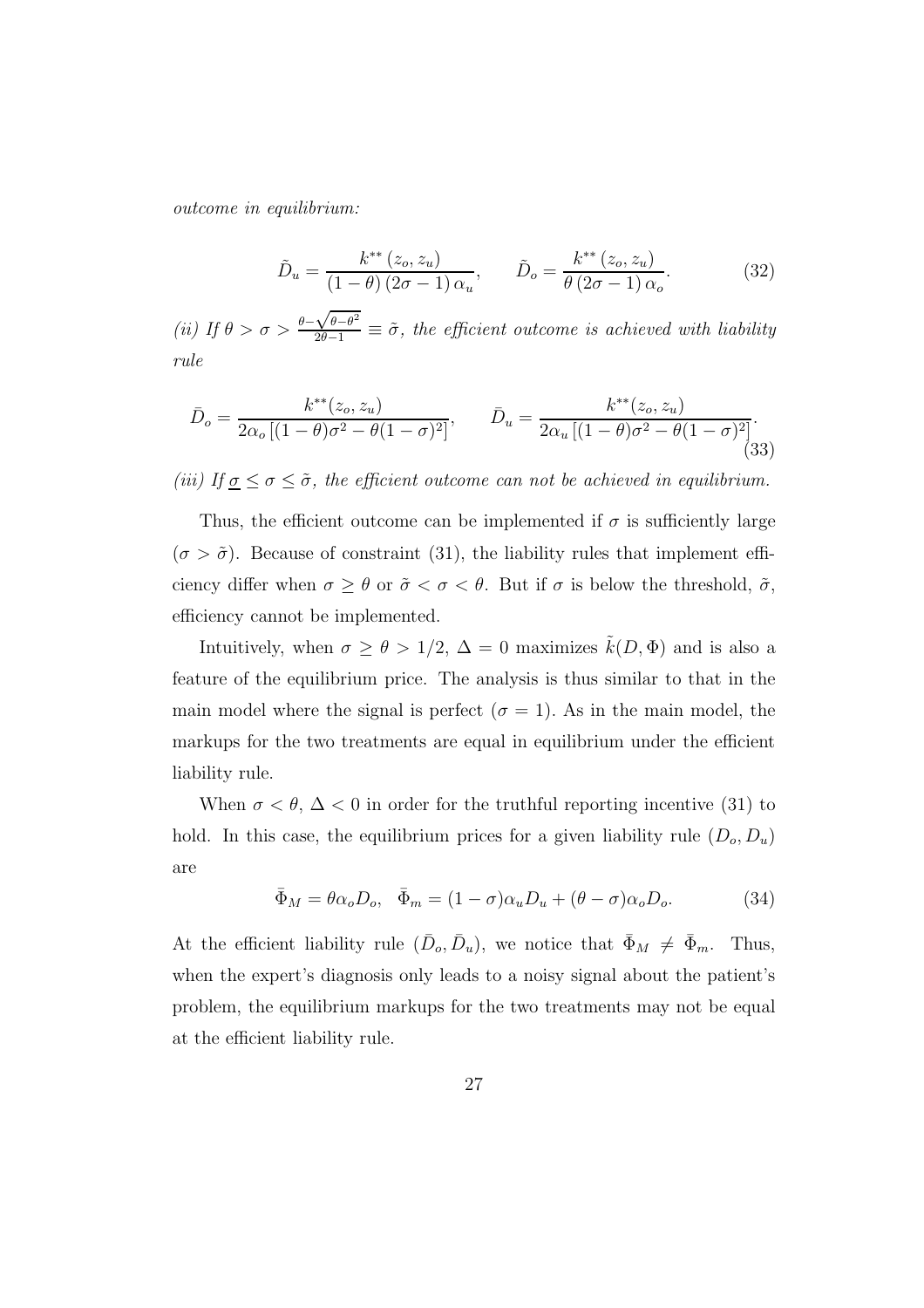Finally, when  $\sigma \leq \tilde{\sigma}$ ,  $\sigma^2(1-\theta) - \theta(1-\sigma)^2 < 0$ . Given a pair of prices that satisfy (31) and the upper bound of  $\Delta$  in (31), the expert would exert diagnosis effort only if  $k$  is below

$$
\tilde{k}(D,\Phi) < (\sigma^2(1-\theta) - \theta(1-\sigma)^2)(\alpha_o D_o + \alpha_u D_u) \le 0. \tag{35}
$$

Therefore, there is no liability rule that could induce the expert to report his information truthfully and also to incur any positive diagnosis cost. In other words, when the signal is not informative enough, even though it is still welfare-improving to acquire the signal, eliciting truthful reporting of information from the expert requires unbalanced markups ( $\Delta$  < 0) for the two treatments, which in turn squeezes out the expert's information acquisition incentive.

### 5. Conclusion

This paper has studied liability for expert services in a model of adverse selection and moral hazard. We have shown that a liability rule can be designed to motivate the expert to choose both the treatment type and the diagnosis effort efficiently. This efficient liability rule assesses penalty to the expert contingent on whether his "malpractice" involves overtreatment or undertreatment and the size of the consumer loss. The penalty may be punitive, in the sense it exceeds consumer's loss, and is higher when the probability of detection for the mistreatment is lower. We also find that the efficient outcome can be achieved with a well-designed liability rule even when the expert's diagnosis effort produces a noisy signal about the nature of the consumer's problem, but only when the signal is sufficiently informative.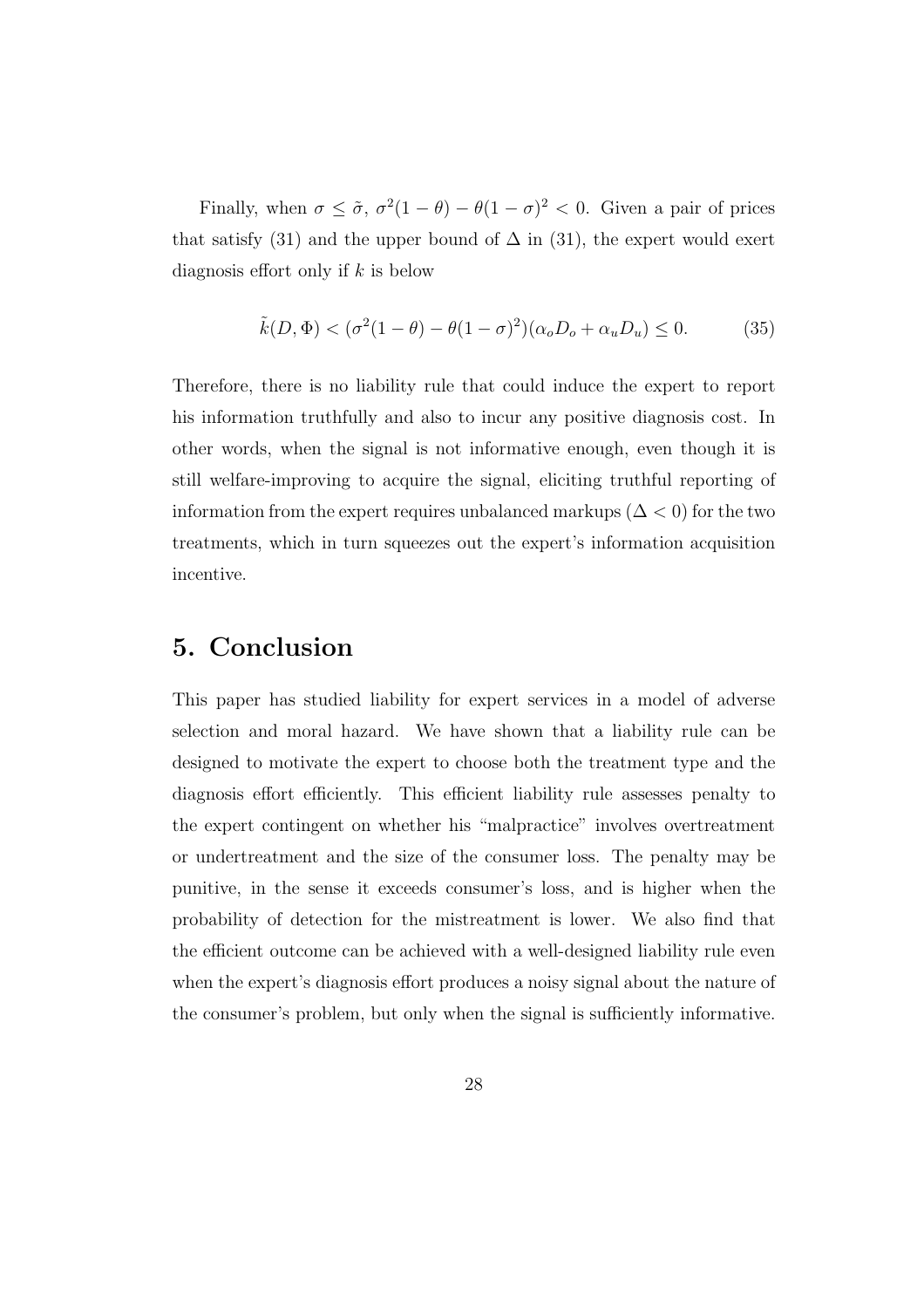A prominent example of credence goods is medical services provided by physicians. Our results offer insights on the regulation of physicians/hospitals' incentives through a well-designed liability rule and appropriate payment schemes. First, our efficient liability rule suggests that there should be a distinction between overtreatment and undertreatment in the enforcement of liability rules in credence good markets. Both types of mistreatments can cause harm to consumers. Although overtreatment has been largely ignored in the credence good literature, it has attracted much attention in recent years and, as a response, "fraud liability based on overtreatment" has emerged.<sup>13</sup> Our theory suggests that if there is a positive probability that an overtreatment can be verified, an outcome-contingent liability rule would improve market efficiency.

Second, policy and regulation should aim to achieve balanced prices taking into account the liability cost—for different types of treatments. When the price margins for different types of treatments differ substantially, experts are not incentivized to recommend the most appropriate treatment.<sup>14</sup> Our analysis indicates that to combat this problem, in addition to possibly reducing the difference in price margins for different treatments, a well-designed liability rule can generate the same expected payoff to the expert—even if

<sup>13</sup>Overtreatment is claimed to be among the major reasons for the ever-increasing medicare expenses in the U.S.. The American College of Physicians estimates that \$250 billion is wasted annually on all excessive testing and treatment in the U.S.. See Press Release, MedSolutions, MedSolutions responds to Choosing Wisely Campaign, Which Highlights Unnecessary Tests and Procedures (Apr. 5, 2012), available at http://www.reuters.com/article/2012/04/05/idUS162843+05-Apr-2012+BW20120405. A prominent case on overtreatment is the investigation undertaken by DOJ into the medical appropriateness of using implantable cardioverter defibrillators (ICDs).

<sup>&</sup>lt;sup>14</sup>In 2011, John Dempsy Hospital was reported to administer chest "combination scans" at nearly ten times the national average. A related fact was that hospitals administering combination scans earn more in reimbursement from the medicare program than those that administer just one scan to a patient.(Buck, 2015.)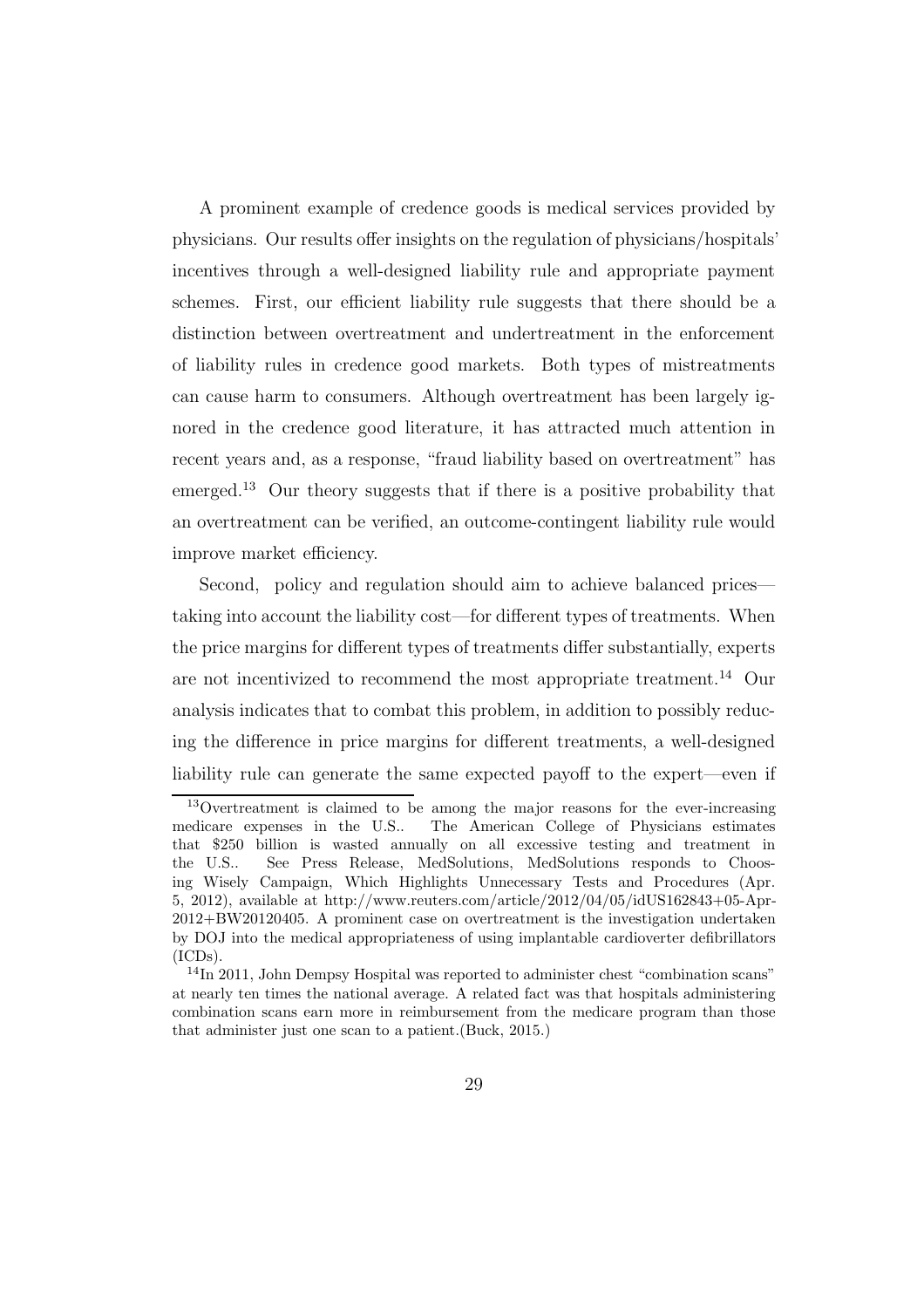price margins differ—from different types of treatment. This can then deter the expert from recommending the wrong type of treatment.<sup>15</sup>

Third, the efficient liability rule require damage payments that may be well above the consumer's verified loss. Unlike other products for which consumer loss from product malfunction is relatively easy to determine, consumer loss from mistreatment for a credence good such as physician service has a much lower probability to be detected and verified, possibly requiring the assistance of other experts. In such situations, a high damage award may appear excessive ex post for a particular consumer given her verifiable loss, but is nevertheless needed ex ante to provide the efficient incentive for the expert.

### Appendix

**Proof of Proposition 3.** Replacing  $\Phi_M - \Phi_m$  in (28) by (30), we have

$$
\tilde{k}(D, \Phi) = \min \left\{ \begin{array}{l} -(\theta \sigma + (1 - \theta)(1 - \sigma)) \Delta + \theta (1 - \theta) (2\sigma - 1) (\alpha_o D_o + \alpha_u D_u), \\ (\theta (1 - \sigma) + (1 - \theta) \sigma) \Delta + \theta (1 - \theta) (2\sigma - 1) (\alpha_o D_o + \alpha_u D_u) \end{array} \right\}
$$
\n
$$
= \left\{ \begin{array}{l} -(\theta \sigma + (1 - \theta)(1 - \sigma)) \Delta + \theta (1 - \theta) (2\sigma - 1) (\alpha_o D_o + \alpha_u D_u) & \text{if } \Delta > 0 \\ (\theta (1 - \sigma) + (1 - \theta) \sigma) \Delta + \theta (1 - \theta) (2\sigma - 1) (\alpha_o D_o + \alpha_u D_u) & \text{if } \Delta < 0 \end{array} \right.
$$

.

<sup>&</sup>lt;sup>15</sup>China has recently carried out a reform in health care system by increasing physicians' service/treatment fees while reducing the markups hospitals receive from selling medicines. This reform, aimed at curbing the overselling of expensive and unnecessary medicines, may fail to prevent overprovision of high-margin checkups and treatments if there is no corresponding reform in phyisician/hopital liability.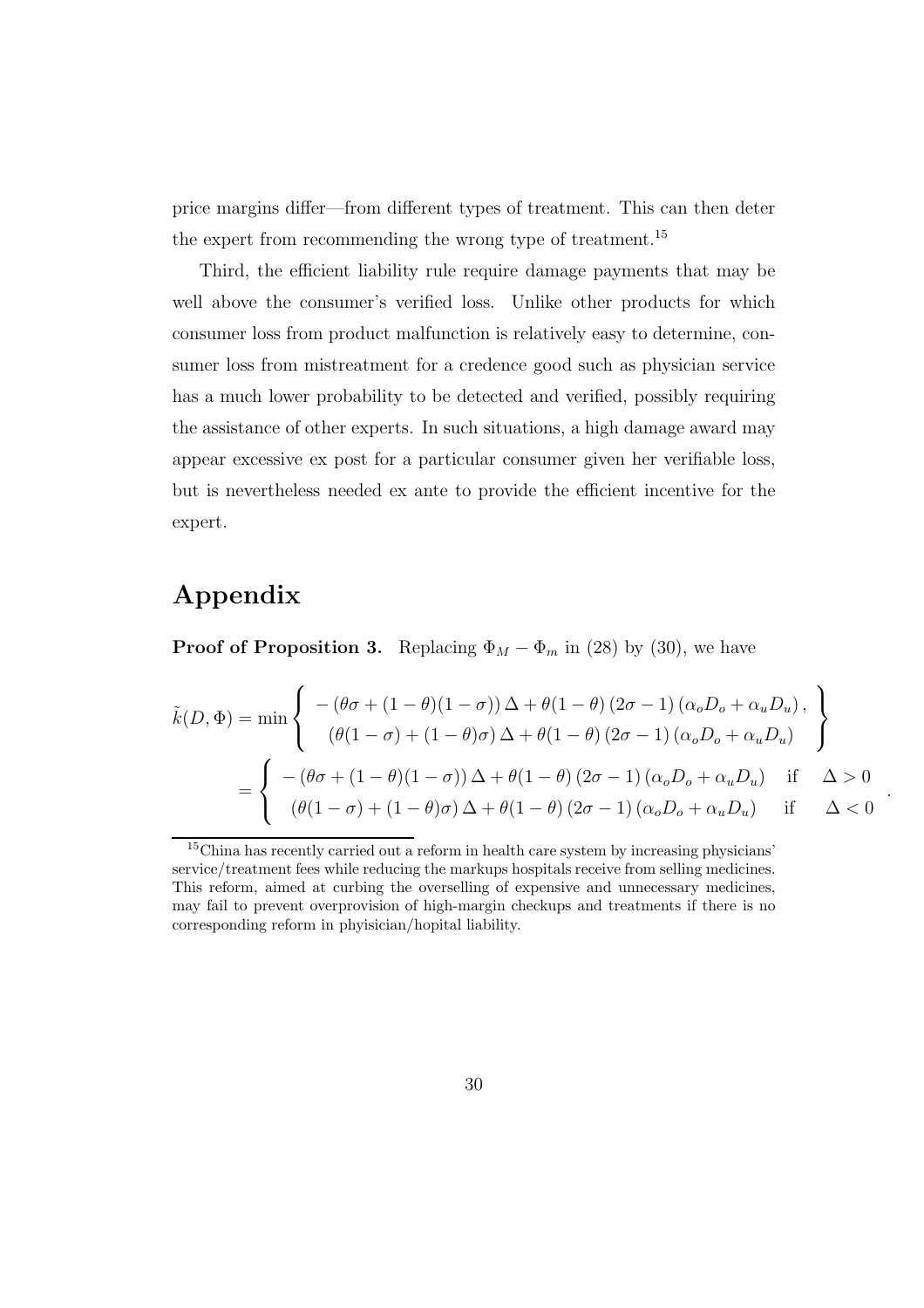Note that  $\tilde{k}(D, \Phi)$  is maximized if  $\Delta = 0$ . The consumer surplus from the three strategies,  $(N, T_M)$ ,  $(N, T_m)$  and  $E_T$  are respectively:

$$
S(N,T_M) = \theta \left[ -z_o - \Phi_M - C + \alpha_o D_o \right] + (1 - \theta) \left[ -\Phi_M - C \right],\tag{36}
$$

$$
S(N,T_m) = -\theta \Phi_m + (1-\theta) \left[ -z_u - \Phi_m + \alpha_u D_u \right],\tag{37}
$$

$$
S(E_T) = -\theta \left[ \sigma \Phi_m + (1 - \sigma)(\Phi_M + C - \alpha_o D_o) \right]
$$

$$
- (1 - \theta) \left[ \sigma (\Phi_M + C) + (1 - \sigma)(\Phi_m - \alpha_u D_u) \right]. \tag{38}
$$

(i)  $\sigma \geq \theta$ . To satisfy (31),  $\Delta$  can be either positive or negative.

If  $\Delta > 0$ ,  $\pi(N, T_M) > \pi(N, T_m)$ , the expert would choose  $T_M$  if he is not initially informed about  $t$  and also does not incur  $k$ . Note that the consumer surplus

$$
S(E_T) - S(N, T_M)
$$
  
=  $\theta \left[ \sigma (\Phi_M - \Phi_m + C - \alpha_o D_o) + z_o \right] + (1 - \theta) (1 - \sigma) \left[ (\Phi_M + C) - (\Phi_m - \alpha_u D_u) \right]$   
=  $\theta \left[ \sigma (\Delta + C - (1 - \theta) (\alpha_u D_u + \alpha_o D_o)) + z_o \right]$   
+  $(1 - \theta) (1 - \sigma) [\Delta + C + \theta (\alpha_o D_o + \alpha_u D_u)]$   
=  $\theta \sigma (\Delta + C) + (1 - \theta) (1 - \sigma) (\Delta + C) + \theta z_o - \theta (1 - \theta) (2\sigma - 1) (\alpha_o D_o + \alpha_u D_u)$ 

is positive if the liabilities satisfy

$$
\alpha_{u}D_{u} + \alpha_{o}D_{o}
$$
\n
$$
\leq \frac{\min\{[\theta\sigma + (1-\theta)(1-\sigma)]C + \theta z_{o}, -[\theta(1-\sigma) + (1-\theta)\sigma]C + (1-\theta)z_{u}\}}{\theta(1-\theta)(2\sigma-1)}.
$$
\n(39)

Thus, the consumer prefers  $E_T$  to  $(N, T_M)$ . By reducing  $\Phi_M$  (thus reducing  $\Delta$ ),  $\hat{k}(D, \Phi)$  will rise and the expert incurs the diagnosis cost more often and the consumer pays a lower price. Thus, if  $\Delta > 0$ , it is optimal for the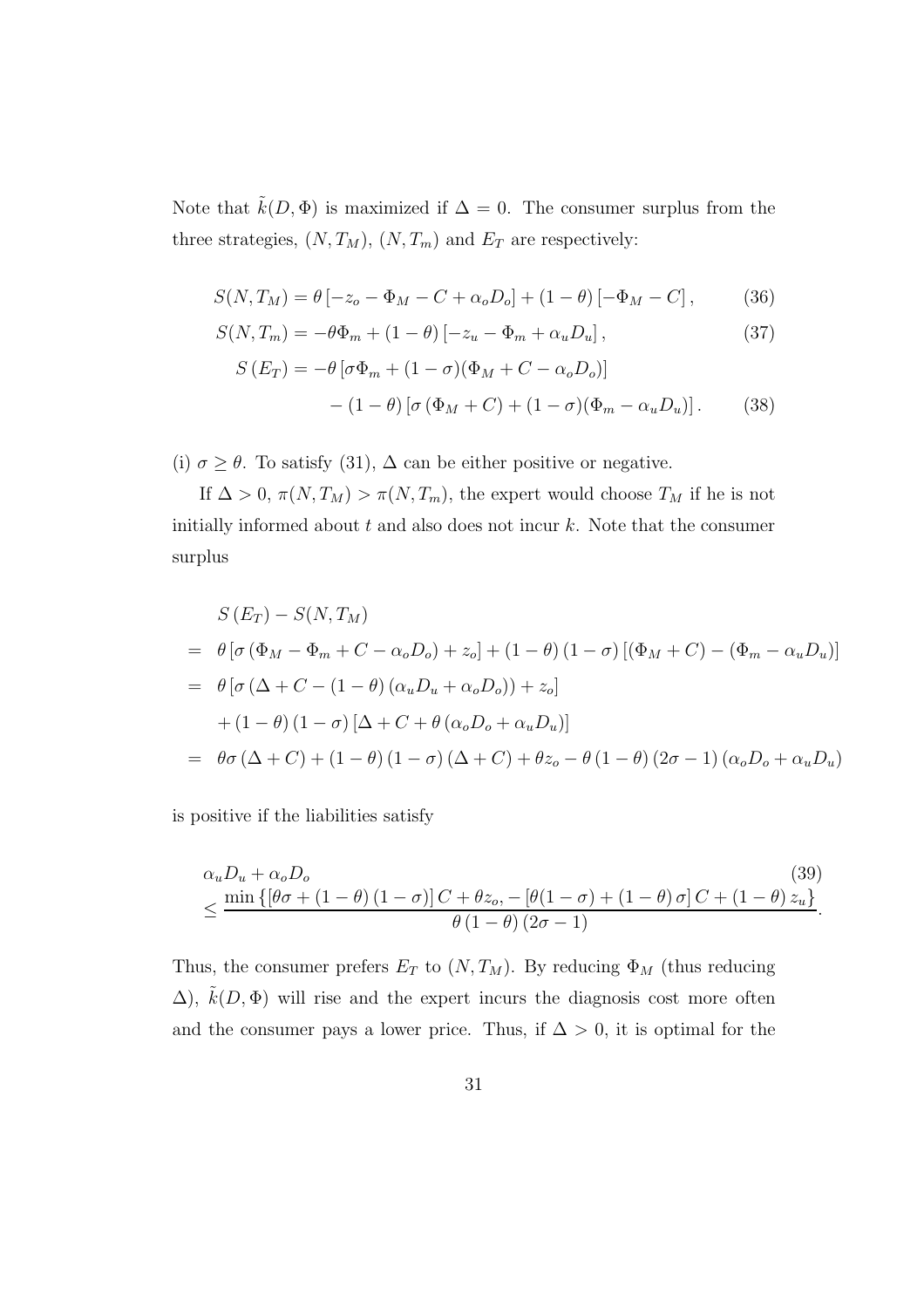consumer to reduce  $\Delta$  by reducing  $\Phi_M$ .

Similarly, one can show that if liabilities satisfy  $(39)$ ,  $\Delta < 0$  is not optimal for the consumer either. As a result, an optimal price must satisfy  $\Delta = 0$ . Further note that a pair of prices such that  $\pi(N, T_M) = \pi(N, T_m) = 0$  satisfy  $\Delta = 0$  and at the same time are the lowest possible prices that guarantee (10), therefore, the consumer's optimal price must be

$$
\hat{\Phi}_M = \theta \alpha_o D_o, \quad \hat{\Phi}_m = (1 - \theta) \alpha_u D_u.
$$
\n(40)

From  $(28)$ , using the optimal prices  $(40)$ , the expert incurs k if and only if  $k \leq \tilde{k}\left(D, \hat{\Phi}\right) = \theta(1-\theta)\left(2\sigma - 1\right)(\alpha_u D_u + \alpha_o D_o)$ . Note that the efficient outcome is implemented in equilibrium if and only if  $\tilde{k}(D, \hat{\Phi}) = k^{**}(z_o, z_u)$ . It is straightforward to show that liability rule (32) satisfies (39) and indeed leads to  $\tilde{k}(D, \hat{\Phi}) = k^{**}(z_o, z_u)$ , thus achieving the efficient outcome.

(ii)  $\theta > \sigma > \frac{\theta - \sqrt{\theta - \theta^2}}{2\theta - 1} \equiv \tilde{\sigma}$ . Since  $\sigma < \theta$ , satisfying (31) requires  $\Delta < 0$ . From (28), we get

$$
\tilde{k}(D,\Phi) = (\theta(1-\sigma) + (1-\theta)\sigma) \Delta + \theta(1-\theta) (2\sigma - 1) (\alpha_o D_o + \alpha_u D_u).
$$

Following the same procedure in part (i), one can show that if the liabilities satisfy

$$
\alpha_o D_o + \alpha_u D_u \le \frac{(1-\theta)z_u - (\theta(1-\sigma) + (1-\theta)\sigma)C}{\sigma^2(1-\theta) - \theta(1-\sigma)^2},
$$
(41)

 $S(E_T) - S(N, T_m) > 0$  and the largest  $\Delta$  is optimal for the consumer. Accounting for constraint (10), the equilibrium prices must be

$$
\bar{\Phi}_M = \theta \alpha_o D_o, \quad \bar{\Phi}_m = (1 - \sigma) \alpha_u D_u + (\theta - \sigma) \alpha_o D_o.
$$

With the equilibrium prices  $(\bar{\Phi}_M, \bar{\Phi}_m)$ , the expert exerts diagnosis effort if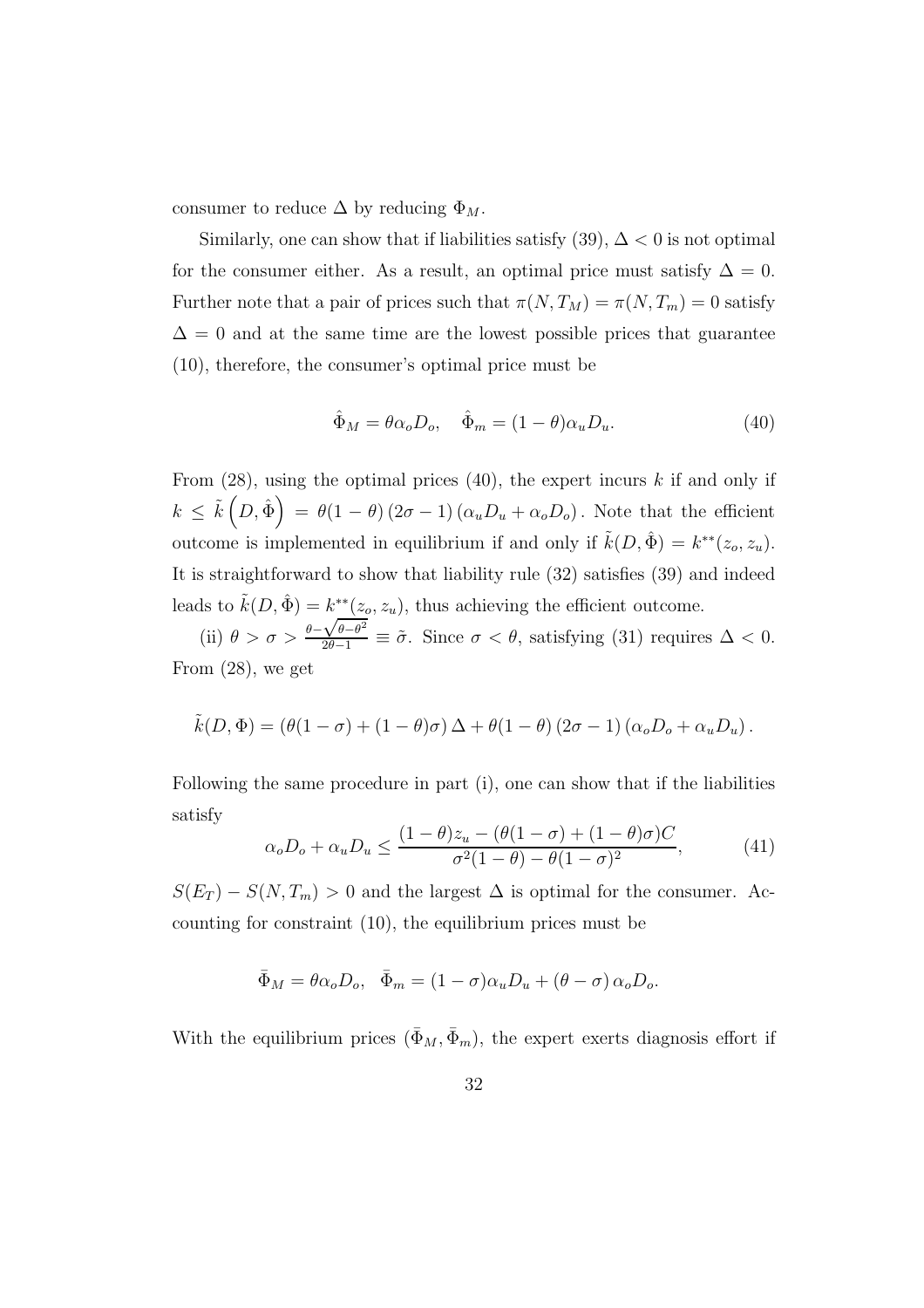and only if k does not exceed  $\bar{k}(D, \bar{\Phi}) = [(1 - \theta)\sigma^2 - \theta(1 - \sigma)^2] (\alpha_o D_o + \alpha_u D_u)$ . As a result, liability rule (33) aligns the expert's incentive with that of a social planner and leads to  $\bar{k}(D, \bar{\Phi}) = k^{**}(z_o, z_u)$ . Since  $(\bar{D}_o, \bar{D}_u)$  indeed satisfy (41), the efficient outcome is obtained in equilibrium.

(iii)  $\sigma \leq \tilde{\sigma}$ . This is equivalent to  $\sigma^2(1-\theta) - \theta(1-\sigma)^2 \leq 0$ . For any pair of prices that satisfy  $(31)$ , the expert exerts diagnosis effort if k does not exceed

$$
\tilde{k}(D,\Phi) = (\theta(1-\sigma) + (1-\theta)\sigma)\Delta + \theta(1-\theta)(2\sigma - 1)(\alpha_o D_o + \alpha_u D_u)
$$
  
 
$$
\leq (\sigma^2(1-\theta) - \theta(1-\sigma)^2)(\alpha_o D_o + \alpha_u D_u) \leq 0
$$

where the second line obtains by replacing  $\Delta$  with its upper bound ( $\sigma$  −  $\theta$ )( $\alpha_o D_o + \alpha_u D_u$ ) in (31). Thus, there does not exist a pair of prices that ensures both honest reporting by the expert given his private information and efficient exertion of diagnosis effort.

### References

- [1] Alger, I., and F. Salanie (2006): "A Theory of Fraud and Overtreatment in Expert Markets," Journal of Economics and Management Strategy, 15, 853–881.
- [2] Arlen, J., and W. B. MacLeod (2005): "Torts, expertise, and authority: liability of physicians and managed care organizations," Rand Journal of Economics, 36, 494–519.
- [3] BESTER, H., AND M. DAHM (2017): "Credence Goods, Costly Diagnosis, and Subjective Evaluation," Economic Journal, DOI: 10.1111/ecoj.12472.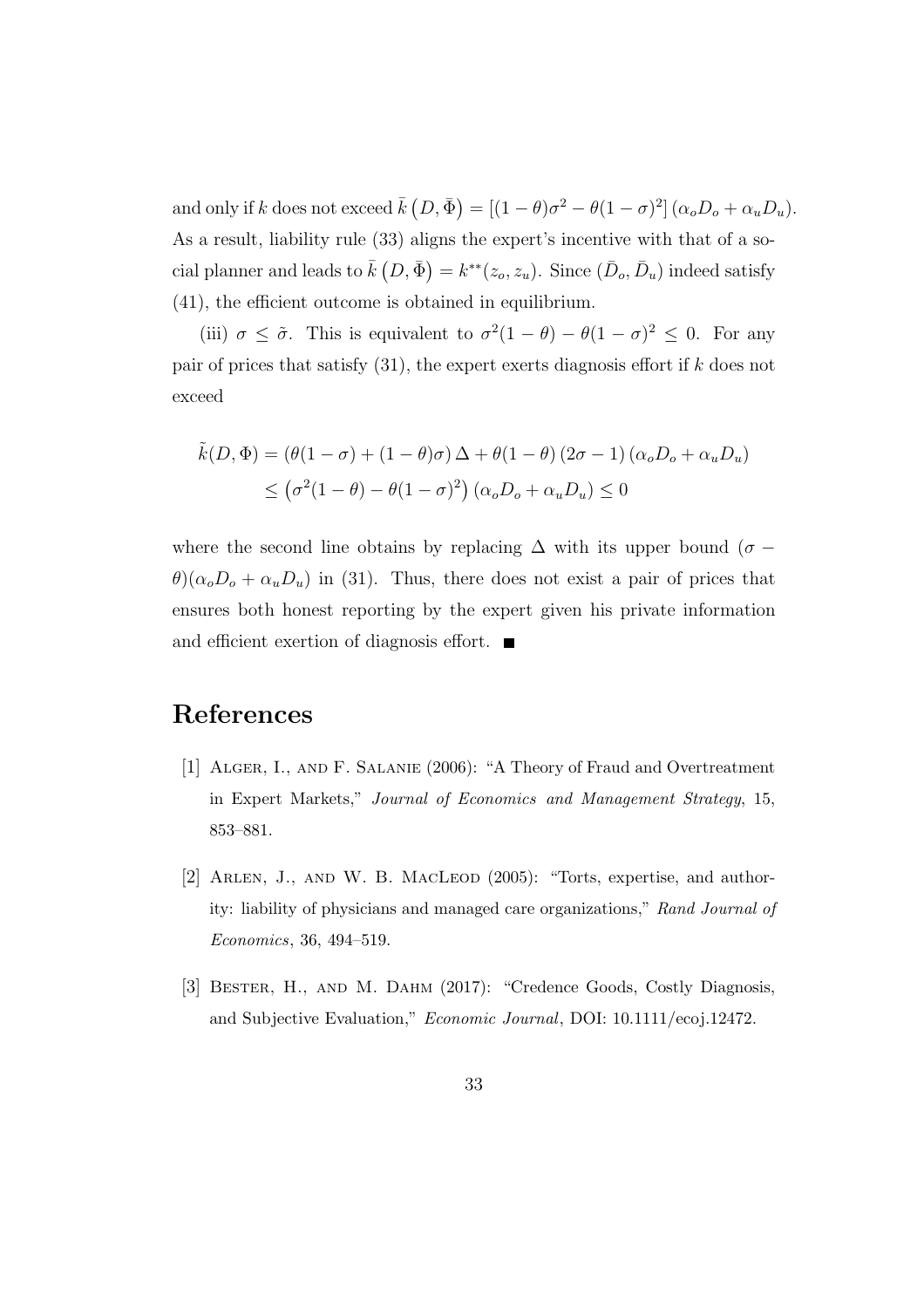- [4] Buck, I. D. (2013): "Caring Too Much: Misapplying the False Claims Act to Target Overtreatment," Ohio State Law Journal, 74, 463–513.
- [5] Buck, I. D. (2015): "Breaking the Fever: A New Construct for Regulating Overtreatment," Memo, University of California, Davis.
- [6] Brown, J. P. (1973): "Toward an Economic Theory of Liability," The Journal of Legal Studies, 2, 323–349.
- [7] Brownlee, S. (2008): Overtreated: Why Too Much Medicine is Making Us Sicker and Poorer. New York: Bloomsbury USA.
- [8] Chen, Y., and X. Hua (2012): "Ex Ante Investment, Ex Post Remedies, and Product Liability," International Economic Review, 53, 845–866.
- [9] Darby, M., and E. Karni (1973): "Free Competition and the Optimal Amount of Fraud," Journal of Law and Economics, 16, 67–88.
- [10] Daughety, A. F., and J. F. Reinganum (1995): "Product Safety: Liability, R&D, and Signaling," American Economic Review, 85, 1187–1206.
- [11] DAUGHETY, A. F., AND J. F. REINGANUM (2008): "Product Liability, Signaling, and Disclosure, " Journal of Institutional and Theoretical Economics, 164, 106–126.
- [12] Demski, J., and D. Sappinton (1987): "Delegated Expertise," Journal of Accounting Research, 25, 68-89.
- [13] Dulleck, U., and R. Kerschbamer (2006): "On Doctors, Mechanics, and Computer Specialists: The Economics of Credence Goods," Journal of Economic Literature, 44, 5–42.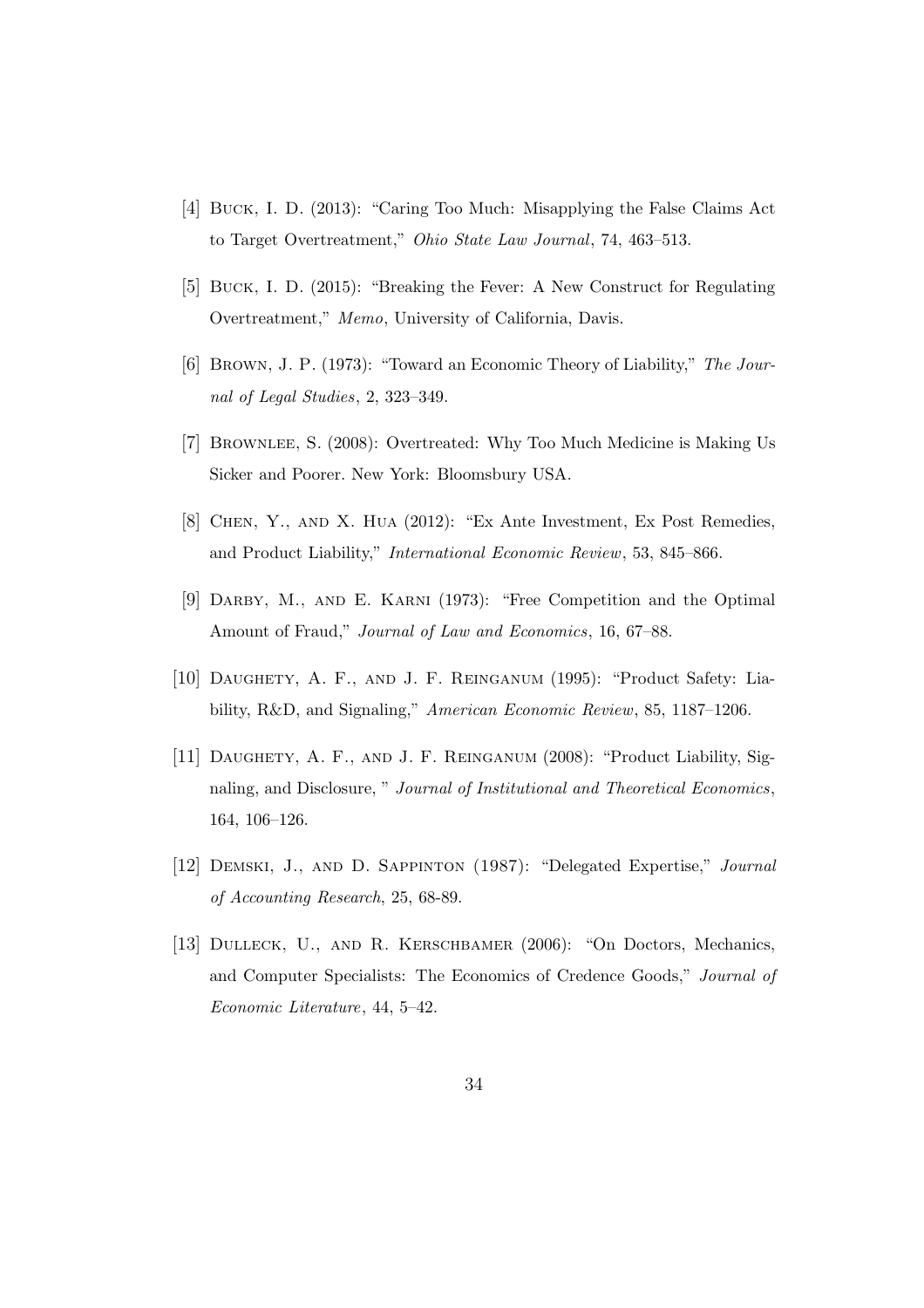- [14] Dulleck, U., and R. Kerschbamer (2009): "Experts vs. Discounters: Consumers Free-Riding and Experts Withholding Advice in Markets for Credence Goods," International Journal of Industrial Organization, 27, 15–23.
- [15] Dulleck, U., and B. U. Wigger (2015): "Politicians as experts, electoral control, and fiscal restraints," Journal of Public Economics, 121, 106–116.
- [16] Emons, W. (1997): "Credence Goods and Fraudulent Experts," Rand Journal of Economics, 28, 107-119.
- [17] Emons, W. (2001): "Credence Goods Monopolists," International Journal of Industrial Organization, 19, 375-389.
- [18] Fong, Y. (2005): "When do Experts Cheat and Whom do They Target?," Rand Journal of Economics, 36, 113–130.
- [19] FONG, Y., T. LIU, AND D. J. WRIGHT (2014): "On the Role of Verifiability and Commitment in Credence Goods Market," International Journal of Industrial Organization, 37, 118–129.
- [20] Hilger, N. G. (2016): "Why Don't People Trust Experts?," Journal of Law and Economics, 59, 293–311.
- [21] Hua, X. (2011): "Product Recall and Liability," Journal of Law, Economics, & Organization, 27, 113–136.
- [22] Liu, T. (2011): "Credence Goods Markets with Conscientious and Selfish Experts," International Economic Review, 52, 227–244.
- [23] Pesendorfer, W., and A. Wolinsky (2003): "Second Opinions and Price Competition: Inefficiency in the Market for Expert Advice," Review of Economic Studies, 70, 417–437.